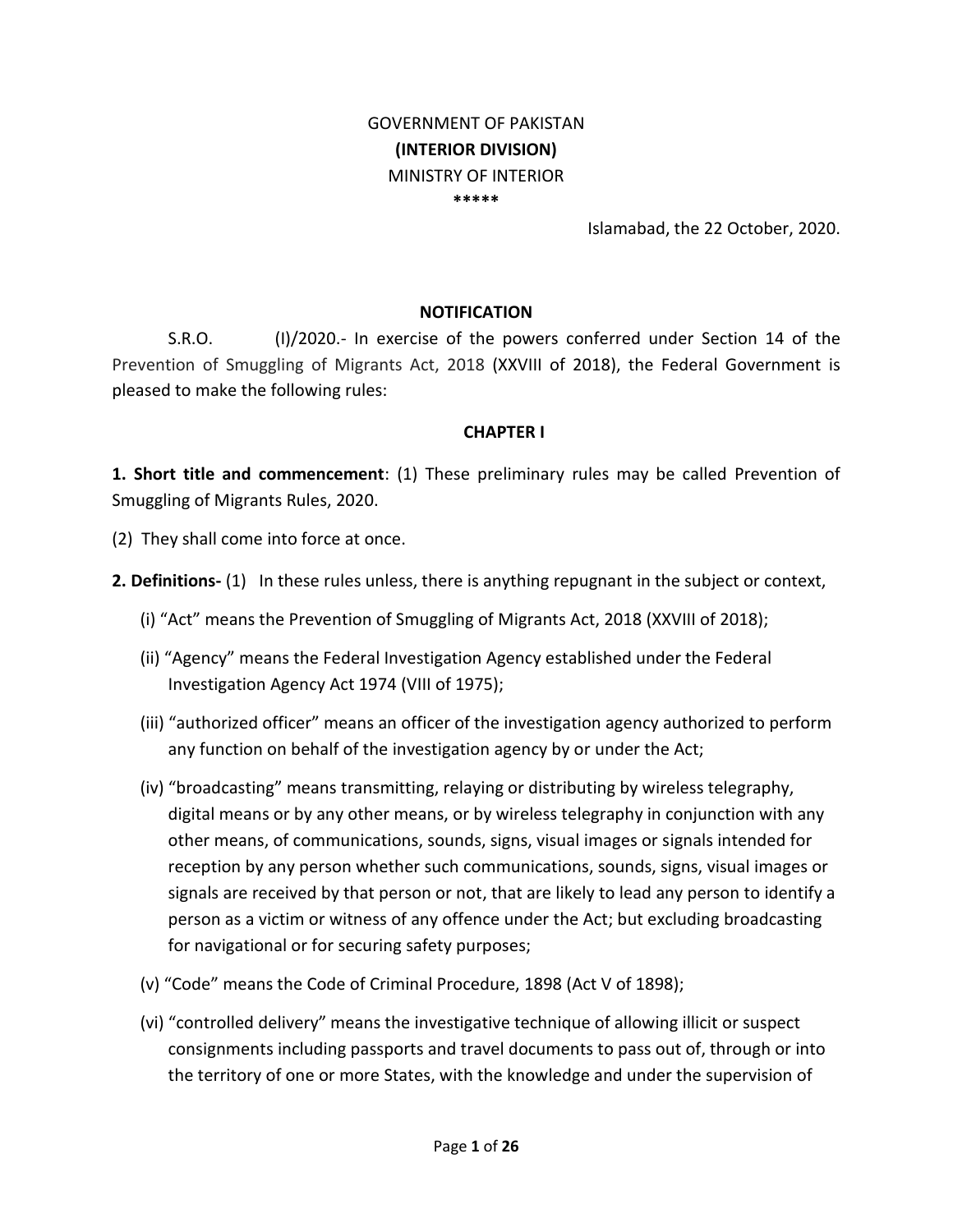their competent authorities, with a view to the investigation of an offence and the identification of persons involved in the commission of the offence;

- (vii)"case property" means items seized during enquiry or investigation;
- (viii) "child" means any person under eighteen years of age;
- (ix) "conveyance" means any vehicle, aircraft, railways, animal, vessel or ship used for the transportation of migrants;
- (x) "foreigner" has the same meaning as in the Foreigners Act, 1946 (XXXI of 1946);
- (xi) 'fraudulent travel or identity document' includes any travel or identity document –

(a) that has been falsely made or altered in some material way by anyone other than a person or agency lawfully authorized to make or issue the travel or identity document on behalf of Pakistan or another country; or (b) that has been improperly issued or obtained through misrepresentation, corruption or duress or in any other unlawful manner; or (c) that has been unlawfully obtained with direct or indirect assistance of, or in connivance with any person or agency lawfully authorized to make or issue such document; or

(d) that is being used by a person other than the rightful holder.

- (xii) "device" means any machinery or instrument that may be used or intended to be used for the purpose of forgery or counterfeiting any document, passport, visa, entry permit or travel ticket;
- (xiii) "dependent" means any person, who is related to a migrant and is also dependent on that migrant;
- (xiv) "Additional Director" means Additional Director of the Federal Investigation Agency;
- (xv) "court" means the court having jurisdiction to try the offences under the Act;
- (xvi) "deception" includes making false representations or submitting false documents, or failing to disclose material facts;
- (xvii) "Deputy Director" means a Deputy Director of the Federal Investigation Agency;
- (xviii) "Director" means Director of the Federal Investigation Agency;
- (xix) "Director General" means Director General of the Federal Investigation Agency;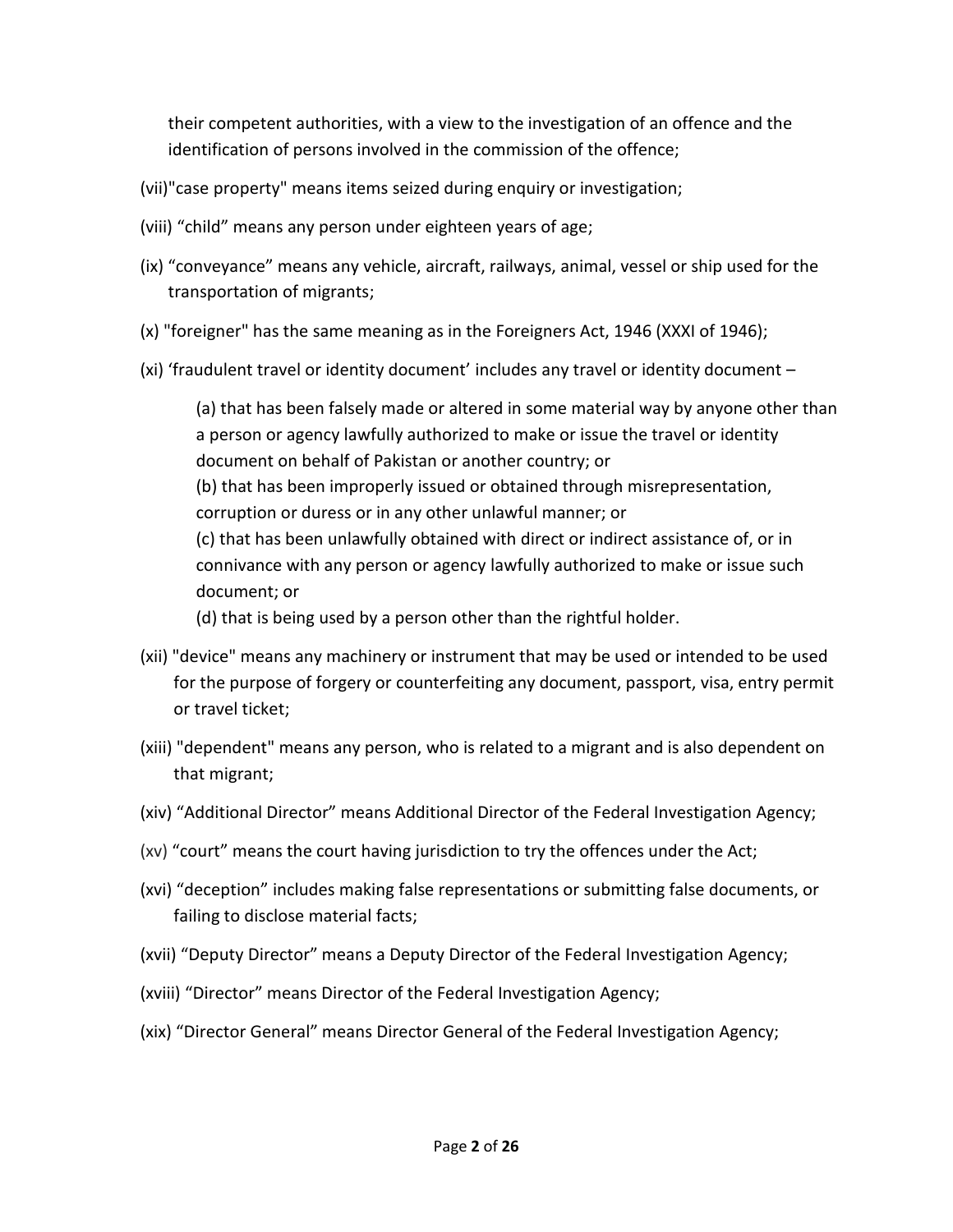- (xx) "identity document" includes any kind of document that may be used to establish the identity of a person in Pakistan or any other country under the law or procedures of Pakistan or that country;
- (xxi) "informed consent" means given that the person is given complete relevant information to get that person's approval without any pressure or coercion and shall be called an informed consent only when —
	- (a) all relevant information is conveyed to the person;
	- (b) possible advantages and disadvantages of a decision are discussed with the person;
	- (c) it is given without any stress, pressure or coercion; or
	- (d) the person is in a safe and comfortable place.
- (xxii) "Investigating officer" means an officer of the Federal Investigating Agency assigned to enquire or investigate complaints or cases under the Act;
- (xxiii) "medical officer" means a registered medical practitioner in the service of the Government or a Provincial Government or Government of Azad Jammu and Kashmir, or Government of Gilgit Baltistan, and includes a registered medical practitioner in any teaching hospital of a University;
- (xxiv) "Ministry" means the Ministry of Interior of the Government of Pakistan;
- (xxv) "parent" includes

(a) the stepfather of a child whose father is dead and the reference to stepfather includes a relationship arising through civil partnership;

(b) the stepmother of a child whose mother is dead; and

(d) an adoptive parent, where a child was adopted in accordance with a decision taken by the competent administrative authority or court in a country whose adoption orders are recognized by Pakistan;

- (xxvi) "premises"" means any building, structure, land, place, location, tent or conveyance or any part thereof and includes any source, transit or destination of transportation of persons;
- (xxvii) "publishing" means publishing to any person, and includes publishing on the internet;
- (xxviii) "return" means the process of a foreign national going back whether in voluntary compliance with an obligation to return, or enforced  $-$  to:

— his or her country of origin, or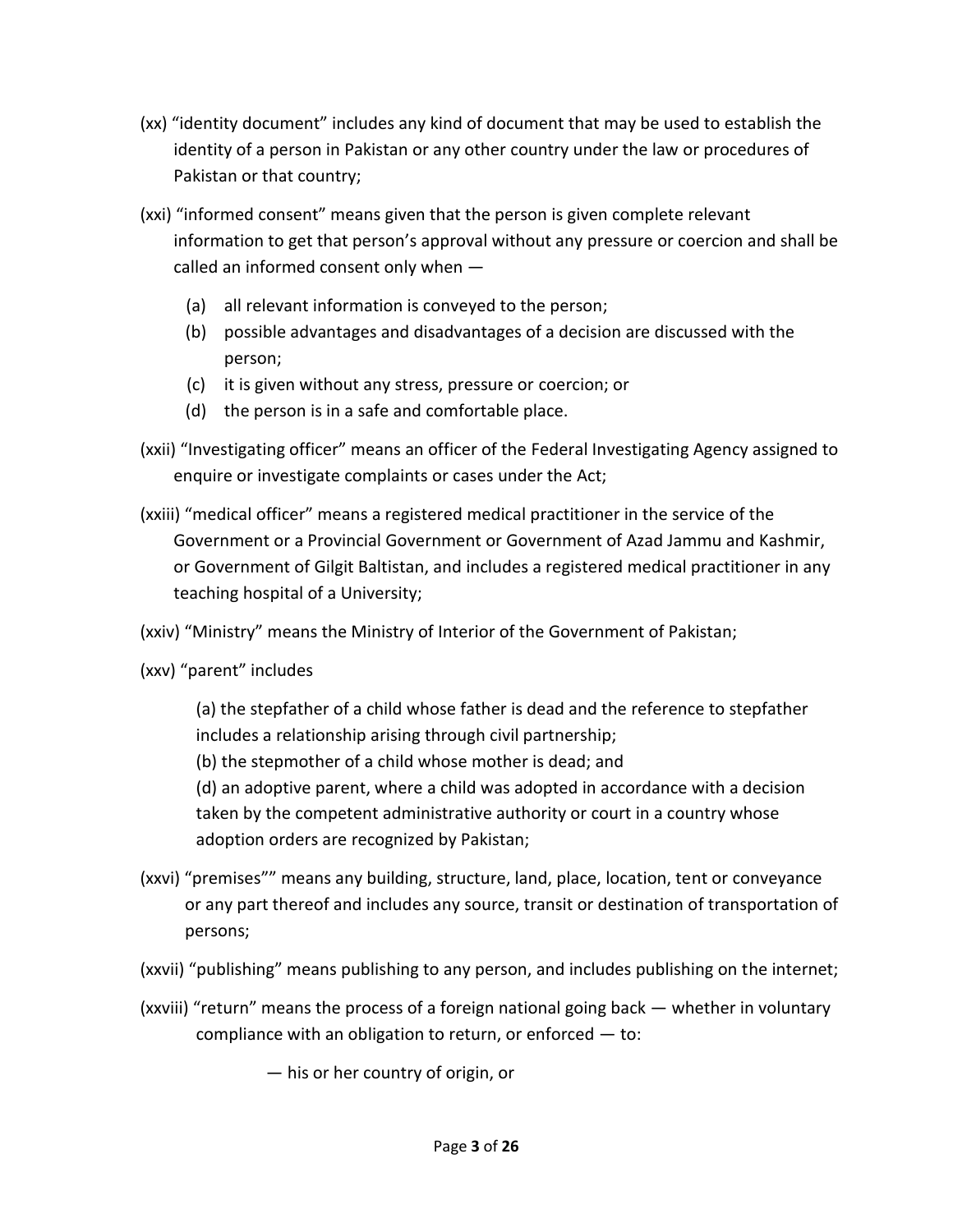— a country of transit in accordance with a bilateral readmission agreement or other arrangements, or

— another third country, to which such foreign national concerned voluntarily decides to return and in which he or she will be accepted;

- (xxix) "return decision" means an administrative or judicial decision or act, stating or declaring the stay of a foreign national to be illegal and imposing or stating an obligation to return;
- (xxx) "removal" means the enforcement of the obligation to return, namely the physical transportation out of Pakistan;
- (xxxi) "schedule" means schedule annexed to these rules;
- (xxxii) "separated child" means a child separated from a previous legal or customary primary caregiver, but who may nevertheless be accompanied by another relative;
- (xxxiii) "ship" has the same meaning as in Section 2(47) of the Pakistan Merchant Shipping Ordinance, 2001;
- (xxxiv) "travel document" includes any kind of document required, under the law of Pakistan or any other country, to enter or leave Pakistan or any other country;
- (xxxv) "unaccompanied child" means a child not cared for by another relative or an adult who by law or custom is responsible for doing so;
- (xxxvi) "vessel" means any type of watercraft, including non-displacement craft and seaplanes, used or capable of being used as a means of transportation on water, except a warship, naval auxiliary or other vessel owned or operated by a Government and used, for the time being, only on government non-commercial service; and
- (xxxvii) "wireless telegraphy" means and includes any system of communicating messages, spoken words, music, images, pictures, prints, or other communications, sounds, signs, or signals by means of radiated electro-magnetic waves originating in an apparatus or device constructed for the purpose of originating such communications, sounds, signs, or signals.

(2) Words and expression used but not defined in these rules shall have the same meaning as in the Act.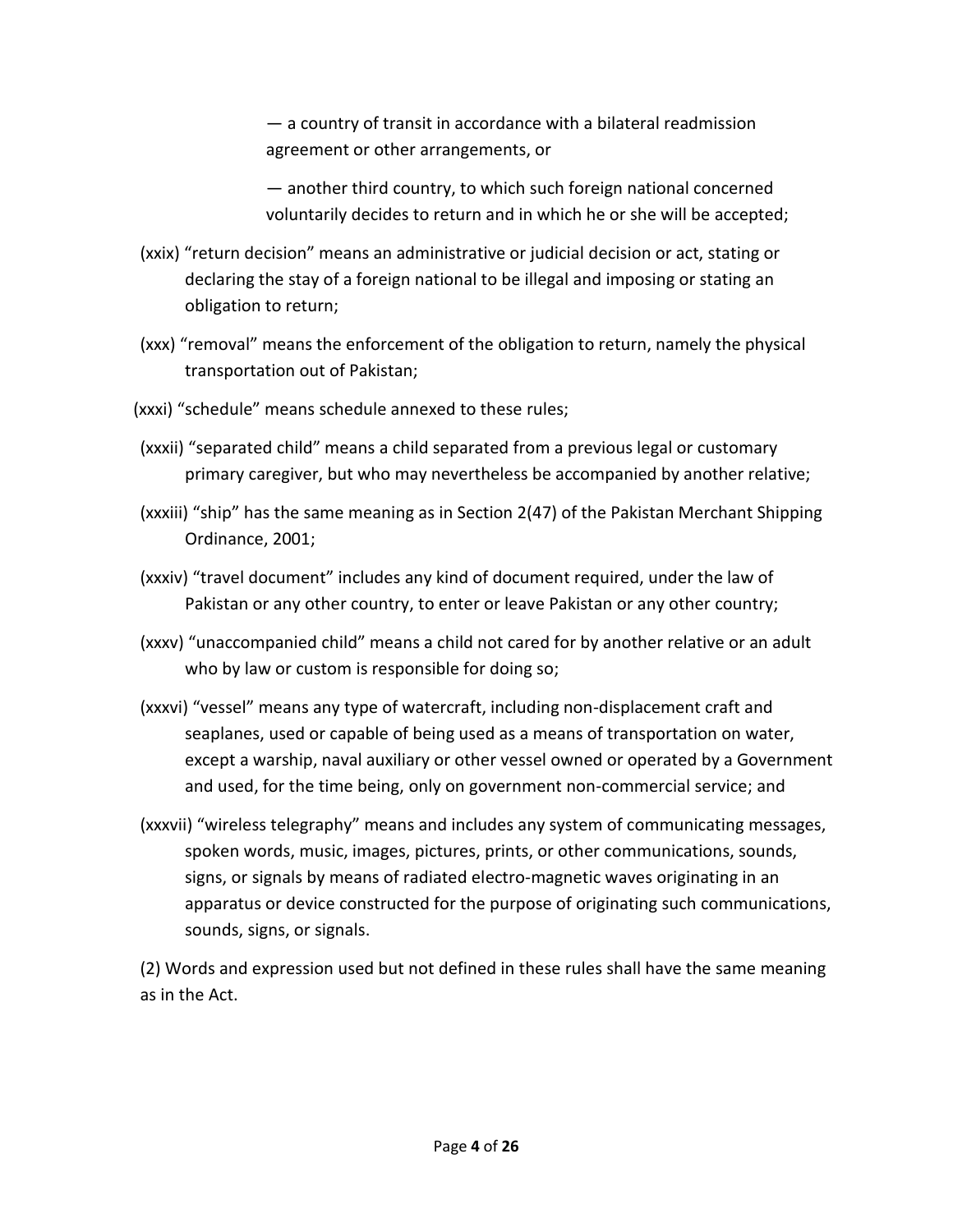### **CHAPTER II**

#### *Protection and assistance to smuggled migrants*

#### **3. Protection of smuggled migrants** —

- (1) An officer of the Federal Investigation Agency dealing with a matter related to an offence under sections 5, 6, 7 or 8 of the Act shall at the earliest stage determine whether the smuggled migrant is a victim of trafficking within the meanings of the Prevention of Trafficking in Persons Act, 2018 (XXXIV of 2018) and the rules framed thereunder.
- (2) In case a smuggled migrant is determined by the officer of the Federal Investigation Agency to be a victim as defined in the Prevention of Trafficking in Persons Act, 2018 (XXXIV of 2018), notwithstanding anything provided in these rules, such smuggled migrant shall be treated as a victim thereunder and the provisions of the Prevention of Trafficking in Persons Act, 2018 (XXXIV of 2018) and the rules framed under the said Act shall apply to such smuggled migrant.
- (3) The Agency and officers of the Agency receiving information disclosing an offence under the Act shall take appropriate actions as are necessary to protect the immediate safety and security of persons who may be smuggled migrants, especially those whose lives or safety are endangered by reason of being the object of conduct set forth in sections 5, 6, 7 or 8 of the Act, and shall take appropriate measures to afford smuggled migrants adequate protection against any harm that may be inflicted upon them, whether by individuals or groups.
- (4) An officer of the Agency shall respond to a request by any person who is, or is suspected to be a smuggled migrant for assistance and shall offer protection and assistance in a case under the Act in accordance with these rules.
- (5) A failure to respond to a request for assistance or to inquire into or investigate the alleged offence under the Act shall be deemed to be a misconduct and the officer who fails to respond to a request for assistance or to initiate inquiry or investigation shall be subject to disciplinary action according to applicable rules and procedure.
- (6) An officer of the Agency may, if deemed appropriate and expedient by such officer, refer a person who is, or is suspected to be, a smuggled migrant to a shelter home or a facility established by the Government or a Provincial Government for temporary lodging of smuggled immigrants. Where a shelter home or facility established by the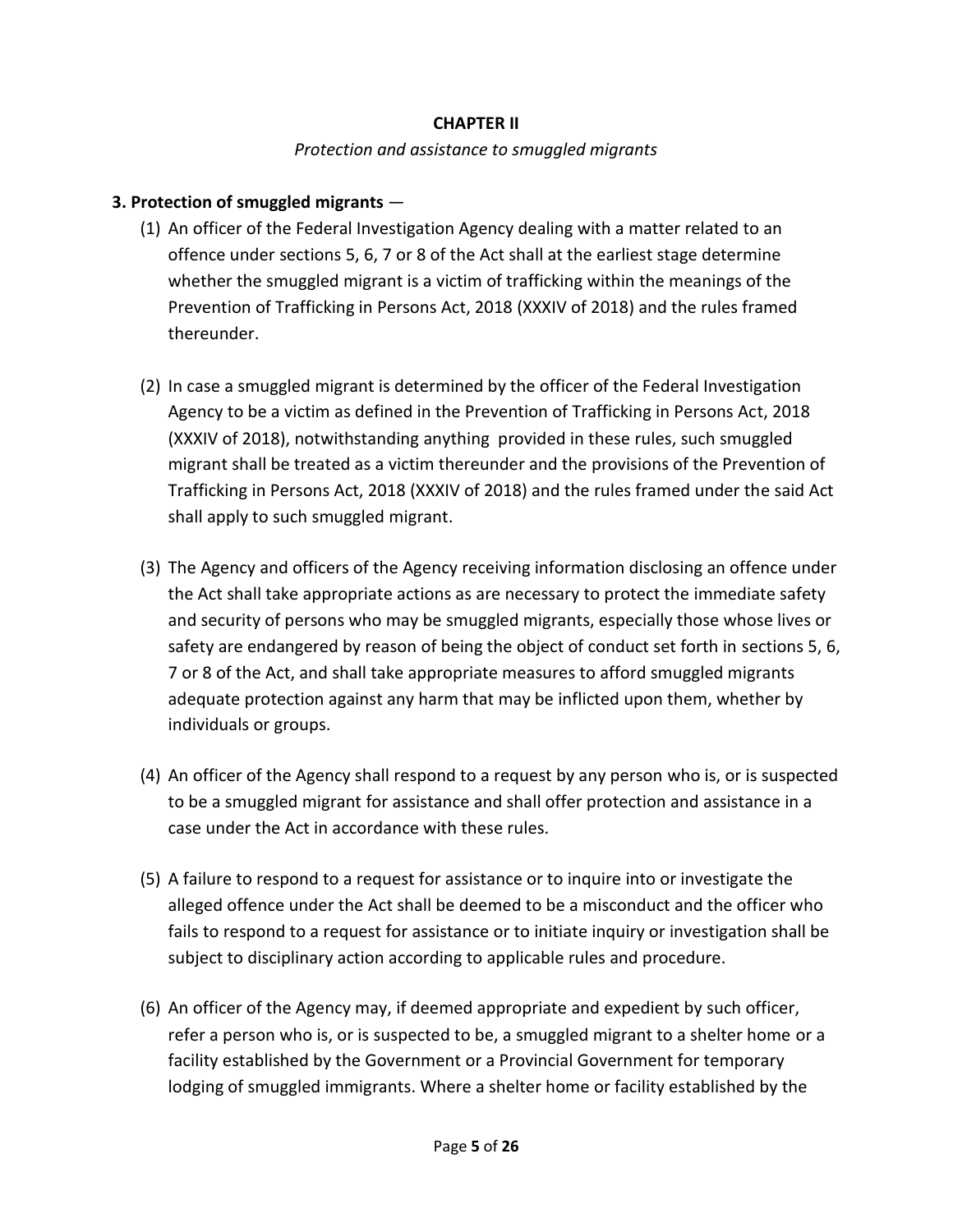Government or a Provincial Government is not available, or it is not feasible to lodge a smuggled migrant in a Government shelter home in view of reasons of safety or otherwise, other residential institutions of a Non-Governmental or an International Organization duly approved by the Government for the said purpose may be additionally treated to as shelter homes for this specific purpose.

# **4. Special Needs of Smuggled Child and Vulnerable Migrants** —

- (1) All assistance provided to smuggled migrants shall take due account of the special needs of children and other persons in a vulnerable position including, but not limited to, disabled persons, elderly persons, pregnant women, single parents with children under the age of eighteen years, victims of human trafficking, persons with mental disorders and persons who have been subjected to torture, rape, or other serious forms of psychological, physical or sexual violence.
- (2) The immigration officer, investigating officer or any other officer of the Agency, or a child protection officer assisting such officer of the Agency, dealing with the smuggled migrant who is, or appears to be under eighteen years of age, shall —
	- (i) identify the level of risk that the child may be exposed to, including any gender related needs;
	- (ii) identify actual and potential protective and supportive factors in the home and broader environment to minimize risk to the child; and
	- (iii) decide on the appropriate protective measures or intervention as provided for in the Act and these rules.
- (3) If the smuggled migrant is a child who is not accompanied by an adult who is taking responsibility for the care and protection of the child, the officers concerned of the Agency, and any child protection officer or social welfare officer assisting any officer of the Agency in the matter, shall –
	- (i) take all necessary steps to establish his or her identity and nationality;
	- (ii) notify the relevant department or agency of the Government or a Provincial Government entrusted with protection of children of that fact;
	- (iii) make every effort to locate his or her family when this is in the best interest of the child;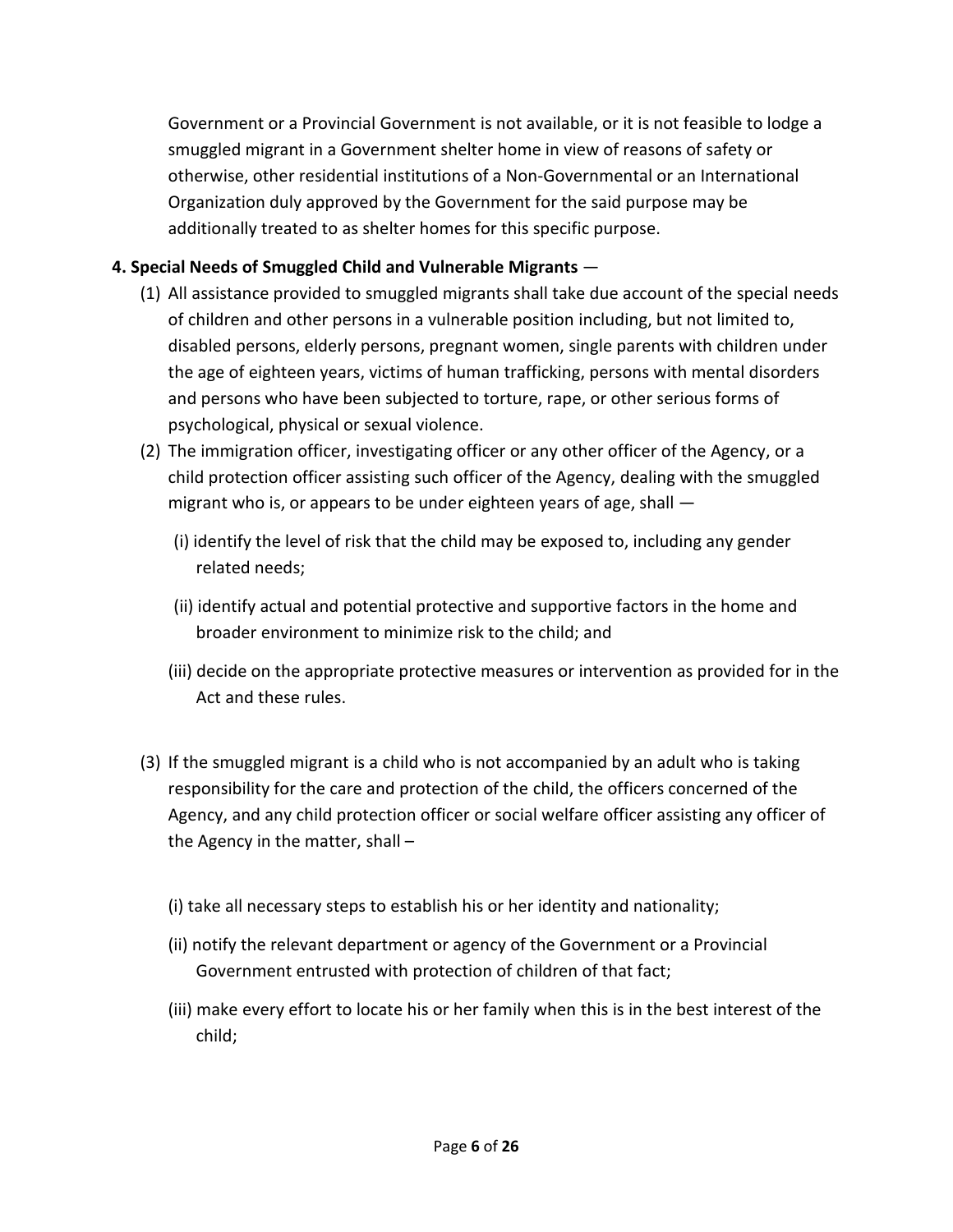- (iv) where the child's guardian or parent is identified, immediately notify such guardian or parent of the smuggled child migrant, subject to considerations of safety and security of the child; and
- (v) if the guardian or parent of the smuggled child migrant is not identified, refer the child to a facility of the Government or a Provincial government providing shelter and care to unaccompanied children or, where no such facility is available or it is not convenient to place the child at the facility for any reason, refer the child to a similar facility or shelter home run by a Non-Governmental Organization duly registered by the Government.
- (4) The investigating officer or any other officer of the Agency making the referral of an unaccompanied or separated smuggled child migrant to any agency or body of the Government or a Provincial Government or to a registered Non-Governmental Organization, shall forthwith inform his or her supervisory officer of the fact with details of the agency, body or organization to whom referral has been made and shall submit a report of the fact to the Magistrate having jurisdiction in the matter. Such Magistrate may pass an appropriate order for placing the smuggled child migrant in care for the duration of the court order and a copy of the said order shall be handed to the investigating officer and the prosecutor dealing with the matter.
- (5) Assistance to children shall, when possible, be provided by specially trained professionals and in accordance with special needs of the smuggled child or vulnerable migrants.
- (6) When the age of the smuggled migrant is uncertain and there are reasonable grounds to believe that the smuggled migrant is a child under eighteen years of age, he or she shall be presumed to be a child and shall be treated as such, pending verification of his or her age and special protective measures shall be taken in relation to him or her until his or her age is identified.

# **5. Information to smuggled migrants** —

(1) The immigration officer, investigating officer or an officer of the Agency dealing with a smuggled migrant shall forthwith provide him or her with the following information in a clear manner and in a language which he or she understands: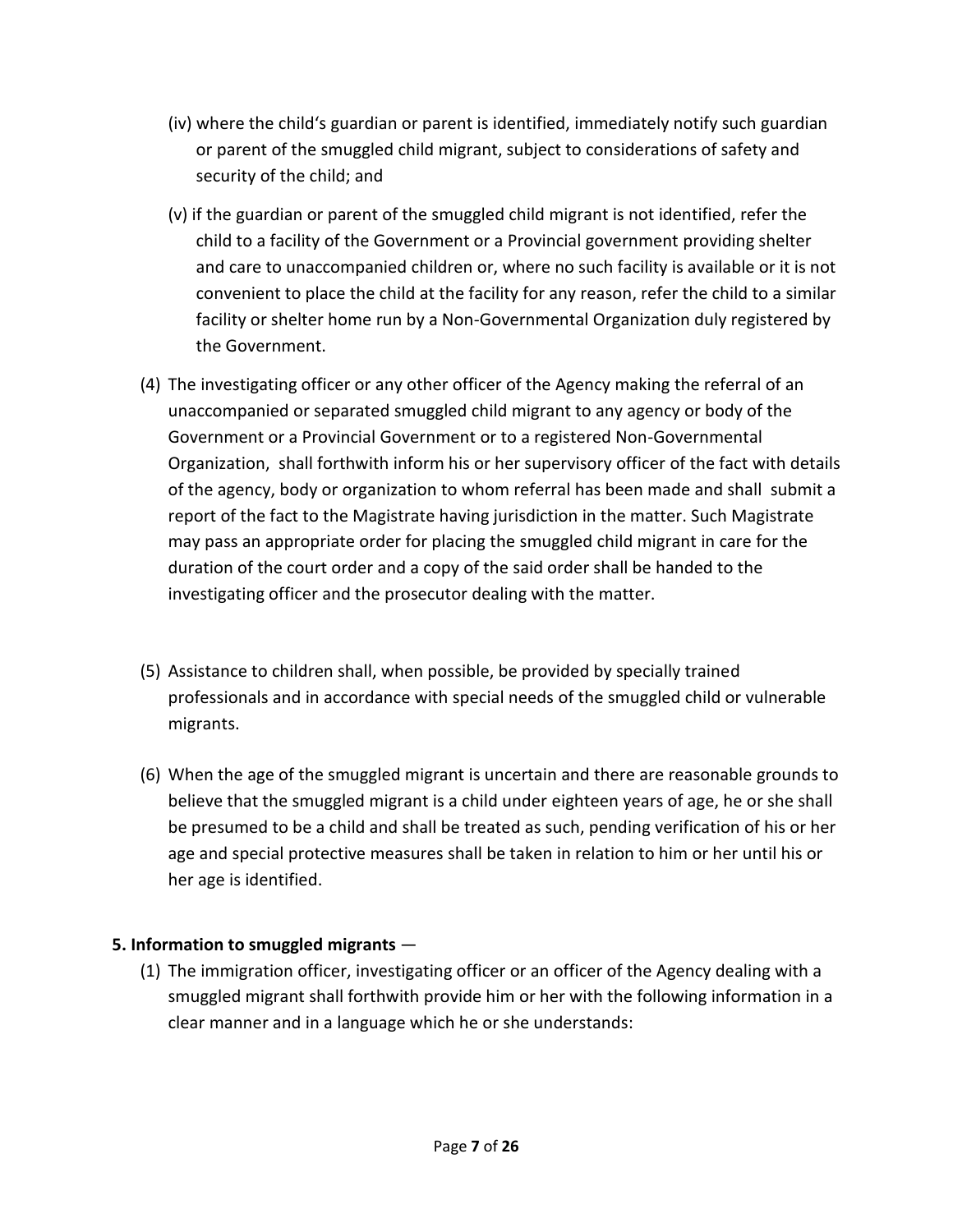- (a) the right to benefit from any of the protection and assistance measures laid as provided in these rules;
- (b) in the case of foreign citizens without the necessary legal papers, information regarding the possibility of obtaining a temporary stay permit or facilitated return, in accordance with the terms laid down in the law and following the corresponding rules;
- (c) In the case of a foreign citizen who has the necessary legal papers but whose visa is close to expiry, information regarding the possibility of applying for extension in visa without delay;
- (d) information about the support resources available; and
- (h) the possibility of referral to any of the support resources provided by the Government, the Provincial Government, local public authorities or Non-Governmental Organizations and bodies duly registered by the Government.
- (2) In addition to the information in sub-rule 1 above, a smuggled migrant shall also be informed that, depending on the circumstances of the case, he or she might be required to:
	- (i) attend any test identification parade procedures;
	- (ii) attend any other investigative procedures that may involve being in the presence of the accused under the provisions of the Act;
	- (iii) testify during trial hearings; if so, whether the smuggled migrant may have to face the accused in the courtroom or whether or not the smuggled migrant adduce evidence from behind a screen, or via a video link or whether there is any provision for the accused to be removed from the courtroom while the evidence is given by the smuggled migrant.
- (3) Smuggled migrants who are children shall be provided with information in a language that they use and understand and in a manner that is understandable to them. Information may be provided to children through their legal guardian or, in case the legal guardian is the alleged offender, any other person selected by the officer concerned of the Agency.
- (4) The investigating officer or any other officer handling the smuggled migrant shall ensure that he or she has understood all parts of the information communicated to that smuggled migrant under this and rule has been provided an opportunity to seek clarification on any point of the information communicated. The officer shall maintain a documentary record of the above actions.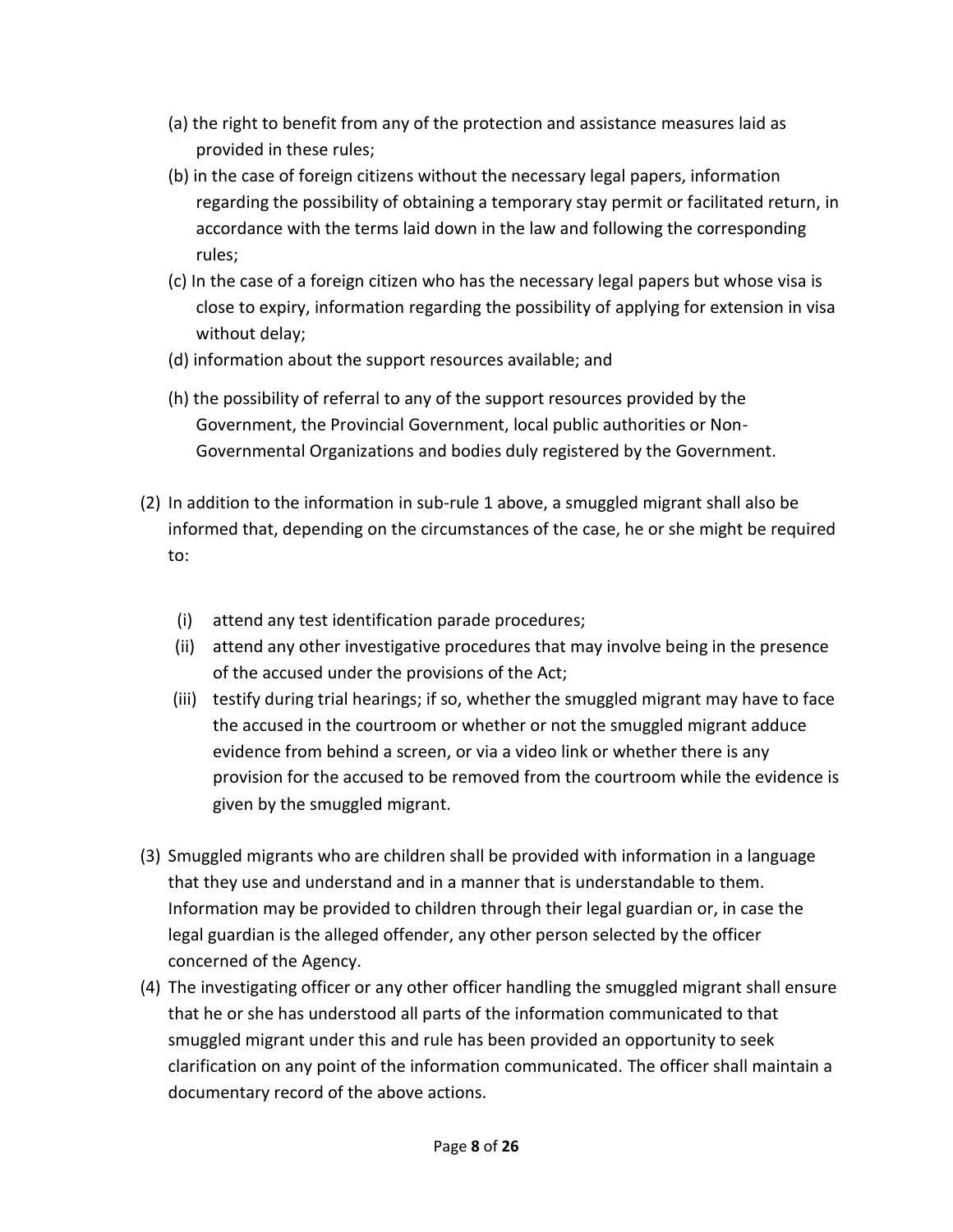(5) In the event that the smuggled migrant expressly rejects all or any of the proposed protection and security measures, this refusal shall be placed on record duly signed by the concerned officer and by the smuggled migrant.

# **6. Medical treatment of smuggled migrants** —

- (1) Smuggled migrants shall be entitled to receive any medical care that is urgently required for the preservation of their life or the avoidance of irreparable harm to their health on the basis of equality of treatment with nationals of Pakistan. Necessary medical or other assistance to persons who have special needs, such as unaccompanied children or persons who have undergone torture, rape or other serious forms of psychological, physical or sexual violence shall also be provided.
- (2) If an immigration officer, or any other officer of the Agency connected with the case is of the opinion that a smuggled migrant is in need of medical treatment, such officer shall ensure that the smuggled migrant requiring medical care is immediately brought and presented to a government hospital or any other medical unit, or a medical officer duly nominated by the Department of Health concerned for the purposes of this rule, or in absence of such nominated medical officer to any other registered medical practitioner for medical treatment.
- (3) Any person whom an immigration officer reasonably suspects to suffer from any physical or mental condition or injury may be required by an immigration officer to submit to examination by a medical officer specifically nominated by the concerned Department of Health for purposes of this rule, or in absence of such nominated medical officer to a registered medical practitioner, and for the purpose of such examination to answer such questions and undergo such tests as the medical officer or the medical practitioner may think fit.
- (4) The officer concerned shall take informed consent of a smuggled migrant for medical examination and treatment.
- (5) In case the smuggled migrant is a child, consent for examination shall be sought from the parent or guardian, if available.
- (6) Medical examination of a child shall be conducted in the presence of the parent of the child or any other person in whom the child reposes trust or confidence.
- (7) In case the parent of the child or other person cannot be present, for any reason, during the medical examination of the child, the medical examination shall be conducted in the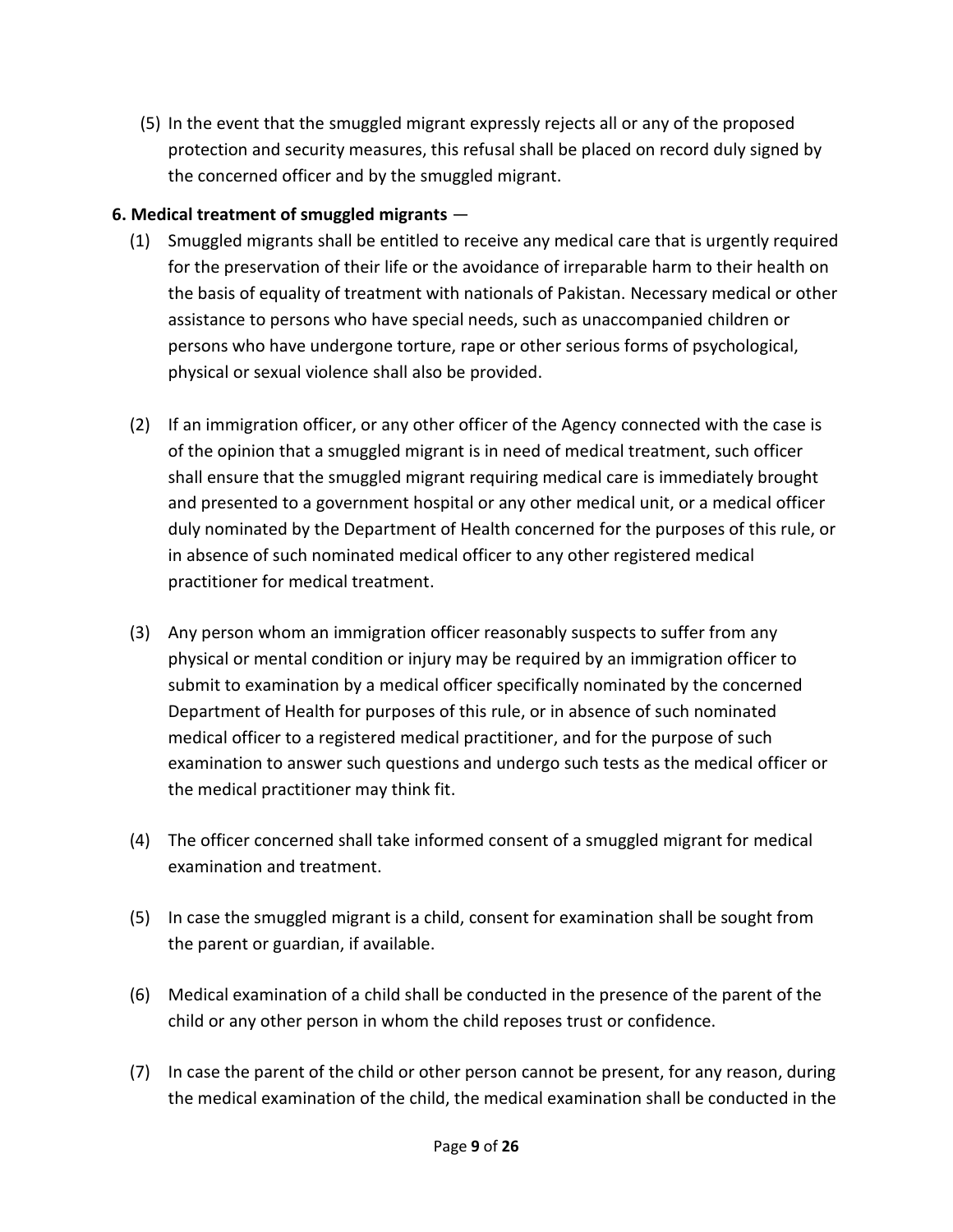presence of a medical personnel nominated by the head of the medical institution in addition to the person conducting the medical examination.

- (8) A medical officer or medical practitioner before whom a person is presented under this rule —
	- (a) shall conduct or cause to be conducted an examination of the person;
	- (b) may in examining the person and if so authorized by an officer of the Agency, administer or cause to be administered such procedures and tests as may be necessary to diagnose the person's condition; and

(c) shall provide or cause to be provided such treatment as he considers necessary as a result of the diagnosis.

- (9) Where the medical officer who examines a smuggled migrant is of the opinion that his hospitalization is necessary for the purpose of medical care or treatment, an officer of the Agency, not below the rank of inspector, may authorize the smuggled migrant to be hospitalized for such period as deemed necessary by the medical officer.
- (10) Where the smuggled migrant is hospitalized under this rule, the officer authorizing hospitalization shall have control over, and responsibility for, the security and protection of that smuggled migrant.
- (11) A person who is taken into custody and is medically examined or treated under this rule shall be produced before a Magistrate or the Court within twenty-four hours—
	- (a) of the completion of such examination or treatment; or
	- (b) if the person is hospitalized, on his discharge from the hospital.

# **7. Access to Consular Office** —

- (1) Whenever the smuggled migrant expresses interest in making contact with consular officers, the investigating officer, with the approval of the Additional Director concerned, shall notify the relevant consul or consuls that a national of that state has been arrested or detained, provide the location where the smuggled migrant is being held and facilitate contact.
- (2) If a smuggled migrant indicates in writing that they do not want to have contact with the consular office, that choice is to be respected.
- (3) Where a smuggled migrant has been arrested, detained or is in custody, the officer of the Agency dealing with the smuggled migrant is required to inform the smuggled migrant without delay about his or her right to communicate with consular office, and all reasonable steps are to be taken to facilitate such communication.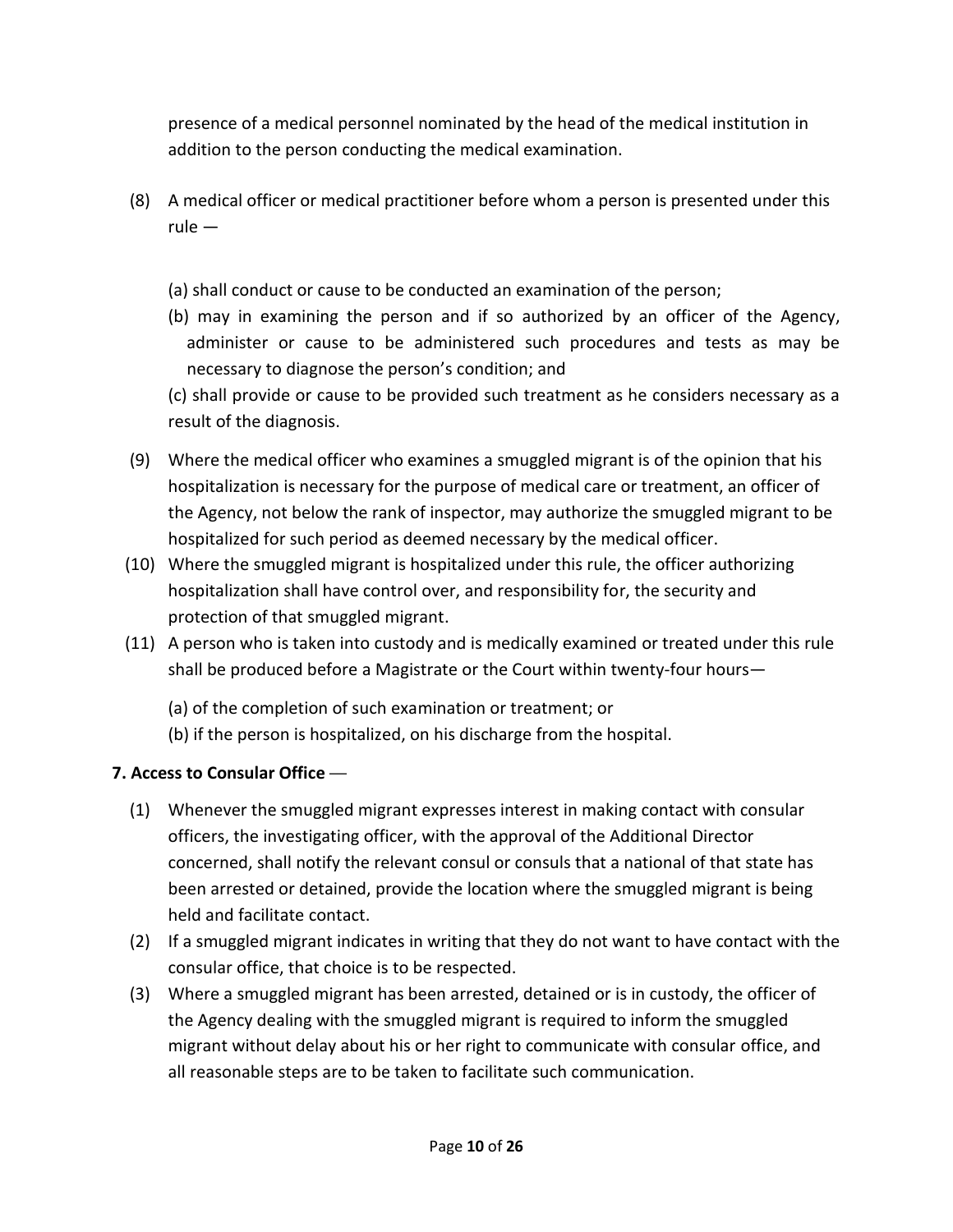- (4) Smuggled migrants who are being held in custody or detention, shall be entitled in connection with their respective consular offices, to:
	- (i) to receive visits from consular officers;
	- (ii) to converse and correspond with consular officers; and
	- (iii) to receive communications sent by consular authorities without delay.
- (5) The Agency or any other arresting or detaining authority shall take all reasonable steps to facilitate such visits and communication and shall forward all correspondence from the smuggled migrant that is addressed to the relevant consular office without delay.
- (6) Notwithstanding the above, a consulate may not be contacted if the smuggled migrant has expressed his or her intention to apply for international protection as a refugee or a stateless person or when an application for international protection with the UNHCR is pending.

# **8. Protection of information regarding smuggled migrants and witnesses —**

- (1) In any proceedings, be it at any stage, the immigration officer, investigating officer or any officer or employee of the Agency shall not reveal the name or address, or disclose any particulars calculated to lead to the identification of a smuggled migrant, or a member of the family of a smuggled migrant, or a witness to any proceedings to any person unless disclosure of such information is required under any provision of law, rules, regulation or standard operating procedures or an order of a court.
- (2) The immigration officer, investigating officer or any officer or employee of the Agency shall not share or transmit by any means the picture or other representation of a smuggled migrant, or any member of the family of the such smuggled migrant, or a witness to the proceedings, or of any other person, place or thing which may lead to the identification of the smuggled migrant or any witness to the proceedings unless the same is required under any provision of law, rules, regulation or standard operating procedures or an order of a court.
- (3) The immigration officer, investigating officer or any employ of the Agency, who knows or has reasonable grounds to suspect that an investigating officer is acting, or is proposing to act, in connection with an investigation which is being, or is about to be, conducted under or for the purposes of the Act shall not disclose to any other person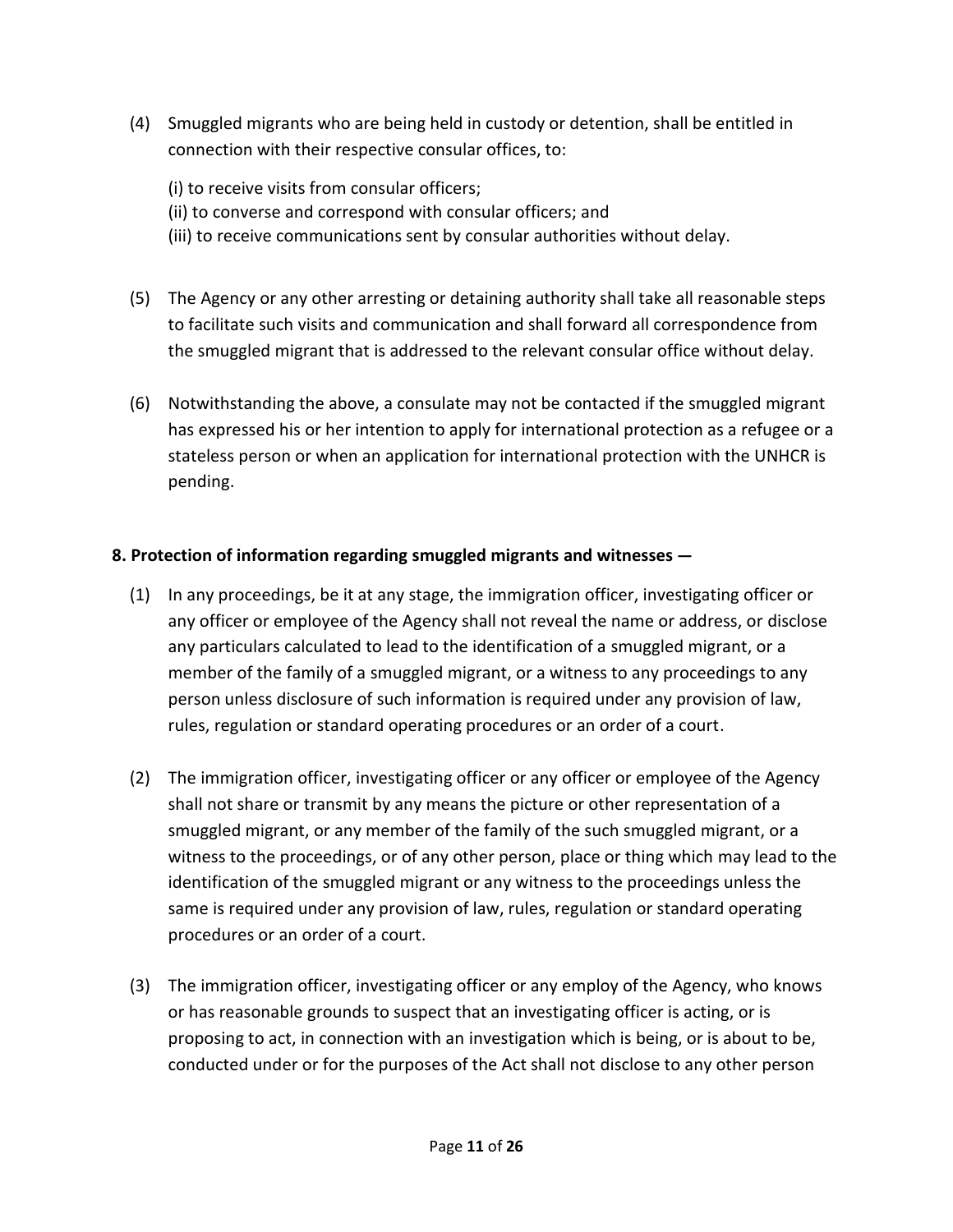information or any other matter which is likely to prejudice that investigation or proposed investigation.

- (4) The immigration officer, investigating officer or any employee of the Agency, who knows or has reasonable grounds to suspect that a disclosure has been made to an investigating officer under the Act, shall not disclose to any other person information or any other matter which is likely to prejudice any investigation which might be conducted following the disclosure.
- (5) A person who commits a breach of the confidentiality enjoined by this Rule shall be deemed to have committed misconduct and shall be liable to disciplinary proceedings under the relevant rules.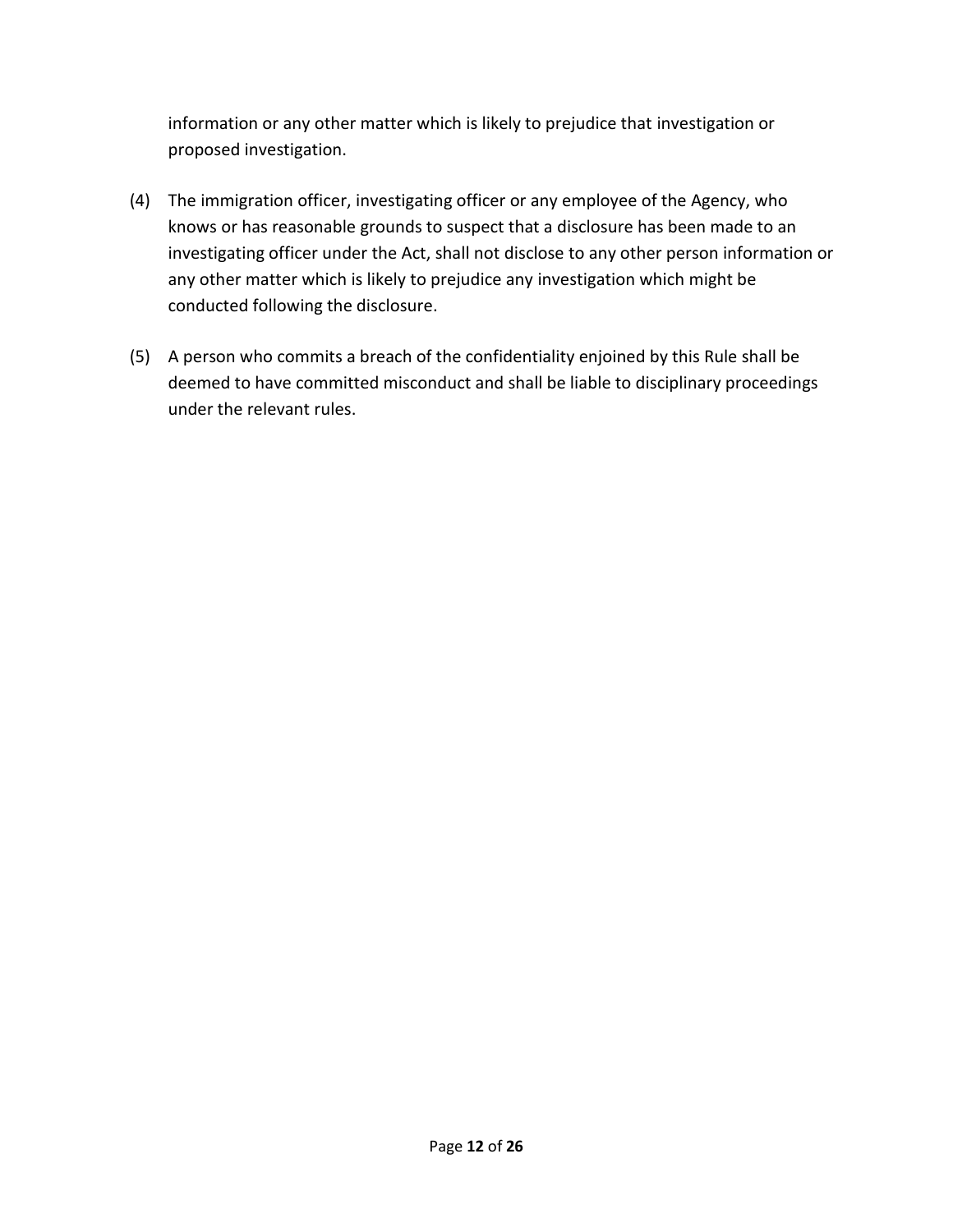### **CHAPTER III**

### *Investigative and prosecutorial conduct*

### **9. Guiding principles for conducting Investigation** —

- (1) The Agency and its officers shall be responsible to promptly and thoroughly inquire into or investigate possible violations under the Act; to make certain that all investigations are properly coordinated; to ensure the immediate safety and security of the smuggled migrants; and to respect and safeguard the rights of these migrants.
- (2) All inquiries and investigations into offences under the Act shall be independent; timely; involve the family; be adequate and effective.
- (3) In the course of an inquiry or investigation into offences under the Act, the focus of the investigative actions shall be on detection and identification of the organized criminal network involved in the commission of the said offences as well as on the illicit financial flows derived from the smuggling of migrants and possible corruption and complicity of officials involved, if any.

### **10. Interview of smuggled migrants as witnesses** —

- (1) A smuggled migrant or a person suspected to be a smuggled migrant, who is willing to be a witness in the case, shall be interviewed by an immigration officer or any investigation officer not below the rank of a sub-inspector at such time as may be specified by the officer concerned and the person shall make himself or herself available for such interview at the time or times so specified,
- (2) The officer interviewing a smuggled migrant may look for information to establish, among other relevant circumstances of the case
	- (i) the identity of the person;
	- (ii) the nationality of the person;
	- (iii) the country of origin of the person;
	- (iv) the route travelled by the person, the means of transport used and details of any person or persons who assisted or facilitated the person in travelling to Pakistan;
	- (v) the reason why the person came to Pakistan;
	- (vi) the legal basis for the entry into or presence in Pakistan of the person, if any;
	- (vii) whether any of the circumstances referred to in sections 5, 6, 7 or 8 of the Act may apply;
	- (viii) the identity and details of the suspects or possible accused;
	- (ix) the identity, nature, composition, structure, location of organization of criminal groups involved, and
	- (x) the modus operandi of the suspects.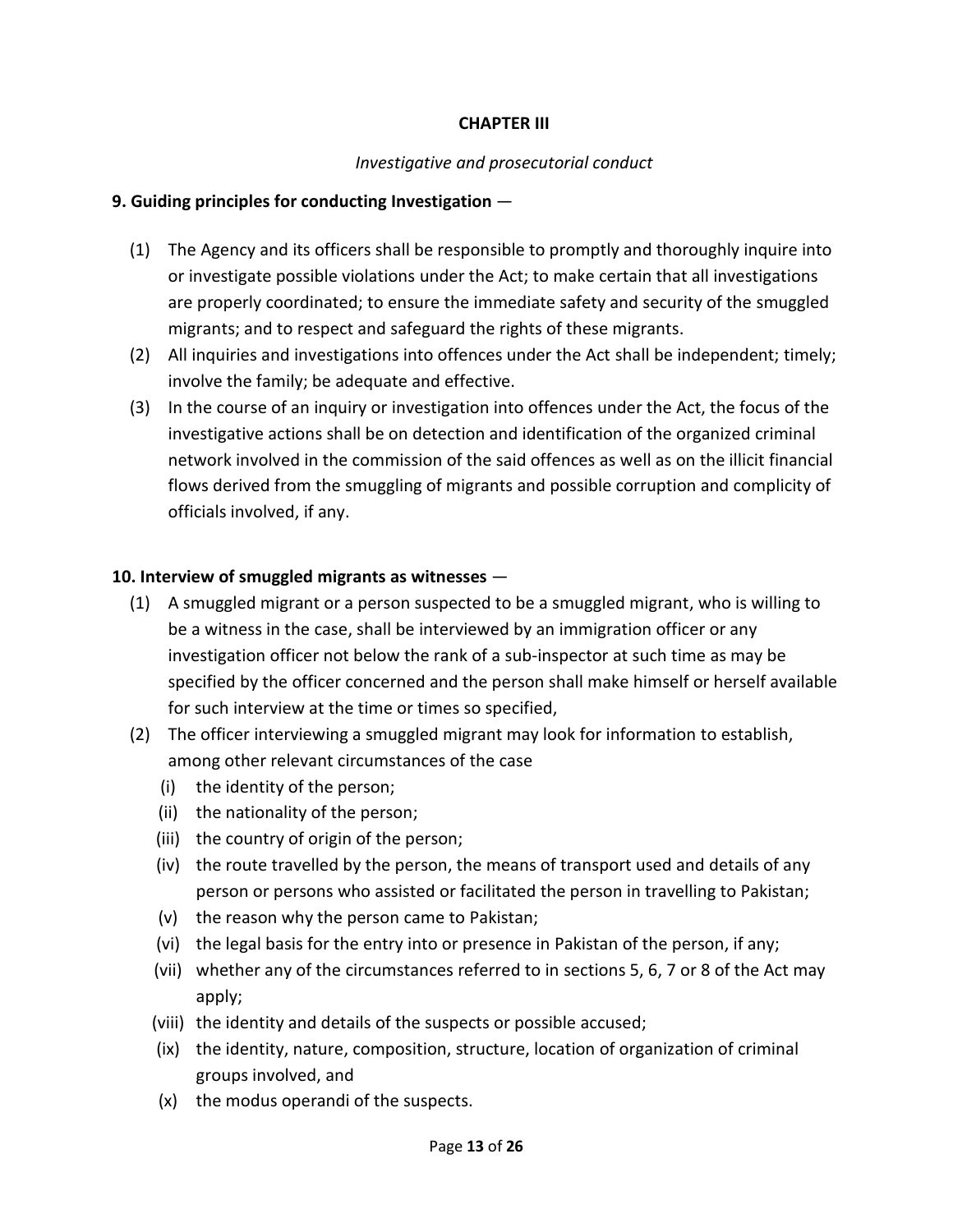- (3) The officer conducting the interview shall immediately inform the gist of the findings of the interview including the identity of the suspects or possible accused in the case to the Deputy Director concerned who shall decide further action in the matter either on his own or on directions of the senior officer concerned.
- (4) The statement of the smuggled migrant or a person suspected to be a smuggled migrant willing to be a witness in the case shall, without any undue or unreasonable delay, be reduced in writing in accordance with the provisions of section 161 of the Code.

### **11. Interview of smuggled child migrants and child witnesses** —

- (1) In addition to provisions of rule 12, if the smuggled migrant or a witness to the smuggling of migrants is a child under eighteen years of age, interviews, examinations and other forms of investigative questioning shall promptly be conducted by the investigating officer or any other officer of the Agency conducting the interview in a suitable environment and in a language that the child uses and understands and in the presence of his or her parents, legal guardian or a support person of the choice of the child unless the officer decides to the contrary and records the reasons for that decision in writing in the case diaries.
- (2) When appropriate and possible, children shall be interviewed or questioned by officers of the same sex, and where necessary, by or through persons trained for the purpose.

# **12. Investigation report** —

- (1) The final investigation report of the case submitted under section 173 of the Code should, where possible, reconstruct the sequence of events from source to destination with all available information to identify the missing links of information and their legal admissibility and should endeavor to identify roles the main accused as well as those of accomplices such as procurers, recruiters, transporters and financiers of the smuggled migrants.
- (2) Because financial transactions may be a key evidential element of the offences under the Act, investigative actions and the investigation report, shall, when relevant, include financial transaction material such as cash received from smuggled migrants or wouldbe smuggled migrants, payments by credit card or similar means for services like airline tickets, travel documents and accommodation, payments for travel, money transfers to or from other parties locally and from abroad, foreign purchases, receipts that are not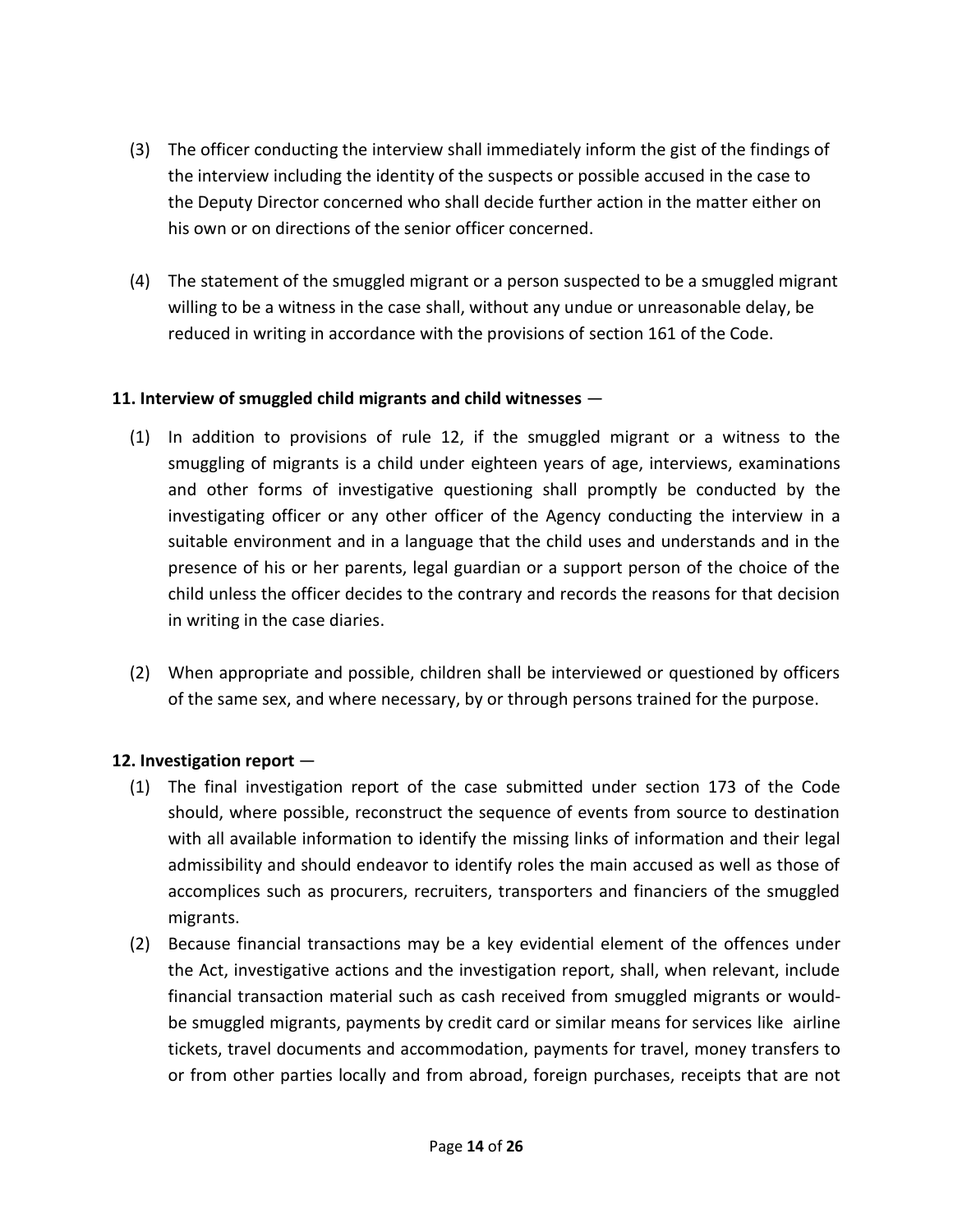commensurate with a person's occupation as well as any material or device used in production, counterfeiting or alteration of identity or travel documents.

## **13. Use of special Investigative techniques** —

- (1) In addition to other evidence, including statements of the smuggled migrant and witnesses, the investigating agency may, depending on the circumstance of the case, employ special investigative and evidence gathering techniques including, but not limited to, covert surveillance of suspect individuals and premises, analysis of digital data and call records, decoy operations, and controlled deliveries in investigation of cases under the Act.
- (2) Use of special investigative techniques shall be undertaken when necessary and proportionate and must be implemented in strict compliance with the applicable law, rules, policy and standard operating procedures of the Agency.

### **14. Involvement of a body corporate in an offence** —

- (1) Where any offence against any provision of the Act has been committed by a body corporate, any person who at the time of the commission of the offence was a director, manager, secretary or other similar officer of the body corporate, or was purporting to act in any such capacity, or was in any manner responsible for the management of any of the affairs of such body corporate, or was assisting in such management, may be treated as an accused of that offence unless he proves that the offence was committed without his knowledge, consent or connivance, and that he exercised all such diligence to prevent the commission of the offence as he ought to have exercised, having regard to the nature of his functions in that capacity and to all the circumstances.
- (2) Where the affairs of a body corporate are managed by its members, sub-rule 1 shall apply in relation to the acts and defaults of a member in connection with his or her functions of management as if he or she were a director or manager of the body corporate.

### **15. Involvement of employees or agents in an offence** —

Where any person would be liable under the Act to any punishment or penalty for any act, omission, neglect or default, such person shall be deemed to be liable to the same punishment or penalty for every such act, omission, neglect or default of any employee or agent of his or of the employee of such agent, if such act, omission, neglect or default was committed by the person's employee in the course of his employment, or by the agent when acting on behalf of the person, or by the employee of such agent in the course of his employment by such agent, or otherwise on behalf of the agent.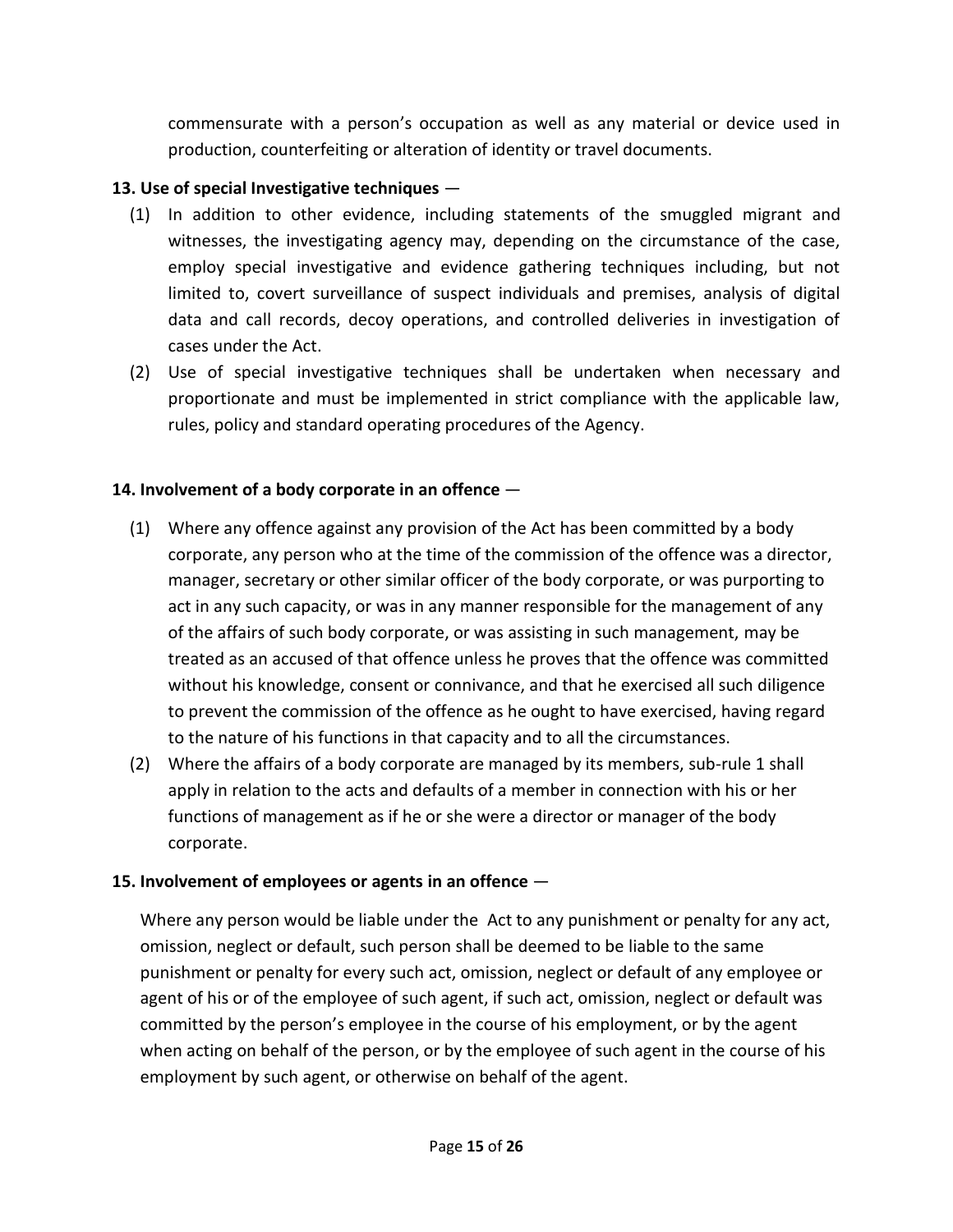### **16. Disruptive actions** —

The Agency may employ disruptive actions to prevent commission of any one or more of the offence under the Act. A decision to employ disruptive actions aiming to interrupt criminal activities punishable under sections 5, 6, 7 or 8 of the Act can be taken by an officer of the Agency not below the rank of a Director:

- (i) where there is a high risk to smuggled migrants demanding an immediate response that precludes proactive investigation;
- (ii) where a proactive investigation is not practicable for operational reasons, such as where geographical and/or topographical features make surveillance difficult, or where it is impossible to achieve undercover penetration of the network;
- (iii) where procedural or resource implications preclude the use of proactive techniques;
- (iv) where there is strong suspicion that an offence is about to be committed but insufficient evidence to warrant initiating prosecution; and
- (v) where a disruptive tactic forms part of an investigation.

### **17. In camera proceedings in the court** —

- (1) In proceedings for an offence under in sections 5, 6, 7 or 8 of the Act, if the Court is satisfied that there is a likelihood of harm to any person as a result of the proceedings being open and it is in interest of justice, the Court may direct that all persons, other than officers of the court, persons directly concerned in the proceedings and such other persons, if any, as the Court may determine, may be excluded from the Court during the proceedings.
- (2) In any proceeding involving a smuggled migrant who  $-$
- a) is a child under eighteen years of age;
- b) is mentally or physically challenged;
- c) has been injured or traumatized by the experience of being smuggled; or
- d) has been subjected to sexual abuse, commercial sexual activities or forced marriage the Court shall order that such proceedings are held to be in camera.

### **18. Recording of evidence by live video link**

(1) In any proceedings under the Act in the Court, a person other than the accused may give evidence through a live video link if the Court is satisfied as to the arrangements for the giving of evidence in that manner by that witness and the rules applicable to the Court permit the same.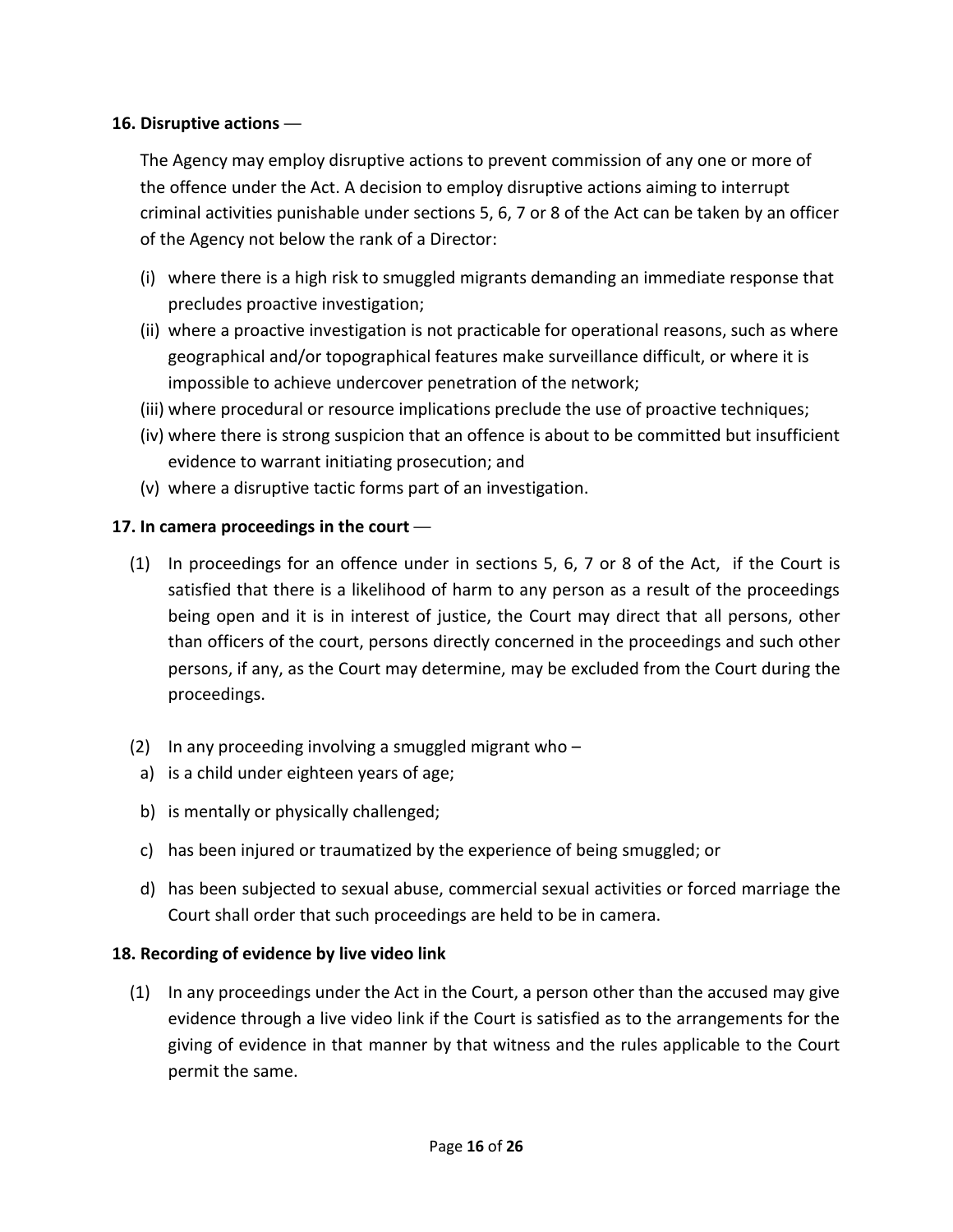(2) The authorized prosecutor may apply to the Court in which the proceeding is to take place for passing an order for assistance in facilitating the giving of evidence by that witness through a live television link. An application under this sub-rule shall be granted only if the Court is satisfied that—

(a) the evidence which it is averred the witness is able to give is necessary for the proper adjudication of the trial; and

(b) the granting of the application  $-$ 

(i) is in the interests of justice; and

(ii) in the case of an application by the authorized prosecutor, is not unfair to the accused.

(3) The smuggled migrant or any other witness may, at any stage of trial or proceedings under the Act, request for provision of assistance of a translator or interpreter, including a sign-language interpreter, and the Court may issue an appropriate order on such request.

### **19. Restriction on media reporting and publication** —

- (1) The Court in which proceedings for an offence under sections 3*,* 4, or 5 of the Act, are brought may, on an application by the investigating officer, or on basis of an oral or written request by the victim, or in its own discretion by an order in writing prohibit publishing or broadcasting through printed or any electronic medium of any information, including—
	- (i) the name or address, or include any particulars calculated to lead to the identification of any person who is, or is suspected to be a smuggled migrant or the family members of such a person, or those of any witness to the proceedings, or
	- (ii) any photograph of, or that includes a depiction of, any person who is, or is suspected to be a smuggled migrant or his or her family members, or that of a witness to the proceedings, or
	- (iii) any other representation of the physical likeness, or any representation that includes a depiction of the physical likeness, of any person who is, or is suspected to be a smuggled migrant, or a witness to the proceedings that is likely to enable the identification of a smuggled migrant, or a witness to the proceedings, or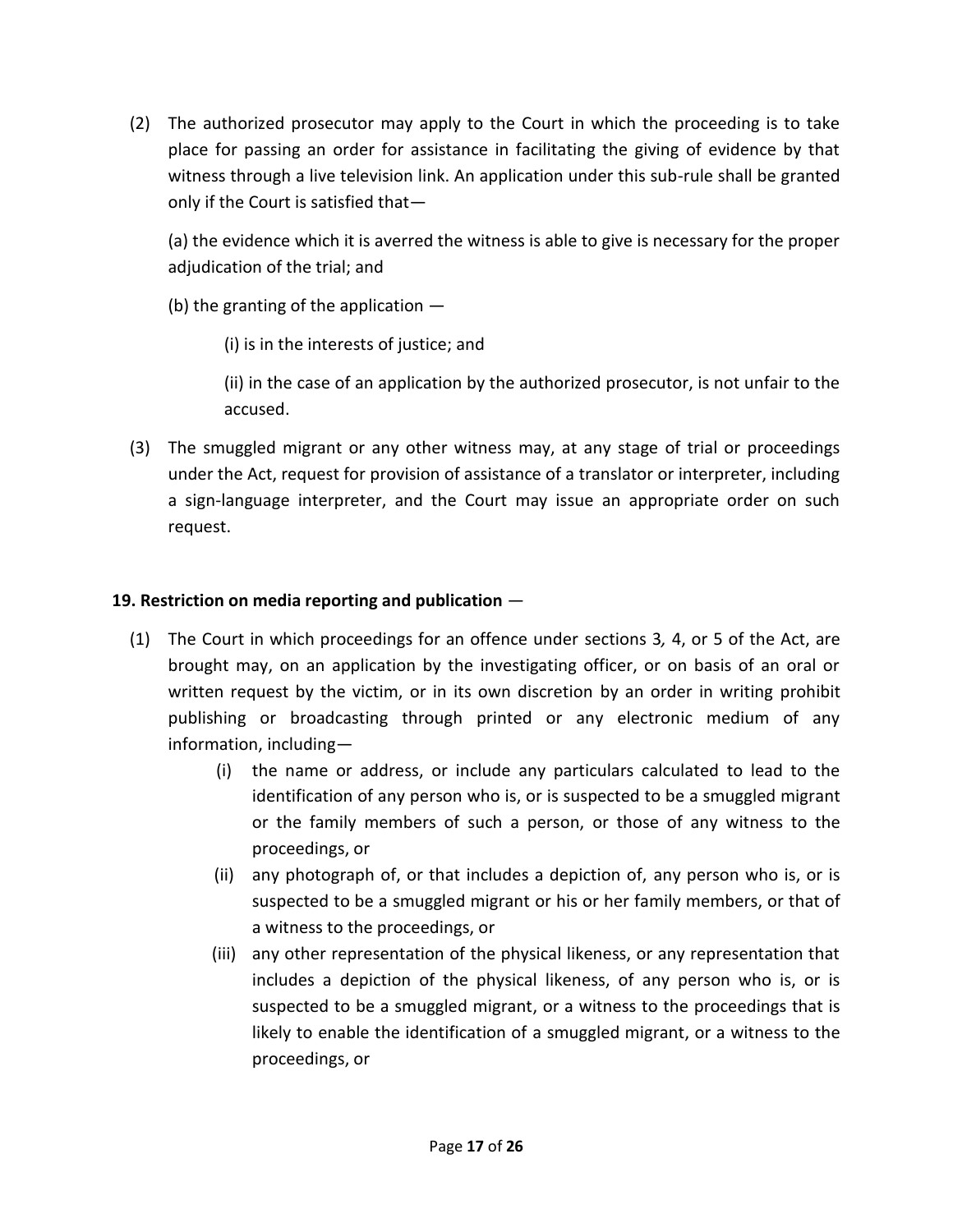- (iv) a photograph or a representation of any other person, place or thing which may lead to the identification of the any person who is, or is suspected to be a smuggled migrant, or a witness to the proceedings.
- (2) A person who commits a breach of the order of the Court shall be guilty of contempt of court.
- (3) Where the Court considers that the interests of justice so require, by a written order containing reasons thereof direct that such information as the court shall specify in the order may be published or broadcast in such manner and subject to such conditions as the court may specify in the order.

### **CHAPTER IV**

### *Return and removal of smuggled migrants*

### **20. General principles of the return and removal processes** —

- (1) Whether transported or removed by air, land or sea, individuals who are, or are suspected to be smuggled migrants entitled to return to Pakistan or return or removal of individuals who are foreign nationals to their country of origin, shall be returned or removed in a safe, dignified and humane manner.
- (2) In facilitating the return or removal of smuggled migrants, the Agency and all officers concerned shall take appropriate measures to ensure that the return of smuggled migrants occurs in an orderly manner and with due regard for the safety of the persons involved.
- (3) The individuals returning to Pakistan, or returning or being removed from Pakistan shall be protected from torture and other forms of cruel, inhuman or degrading treatment or punishment.
- (4) Any return of a smuggled migrant to Pakistan and any return or removal of a smuggled migrant from Pakistan shall, as far as possible, be consistent with norms of international law recognized by Pakistan, including the principles of non-discrimination and nonrefoulement, and, where children are involved, the best interests of the child.

### **21. Facilitating the return of smuggled migrants to Pakistan** —

(1) The Government and the Agency, at the request of the appropriate authority or representative of another country, of the smuggled migrant or of its own initiative,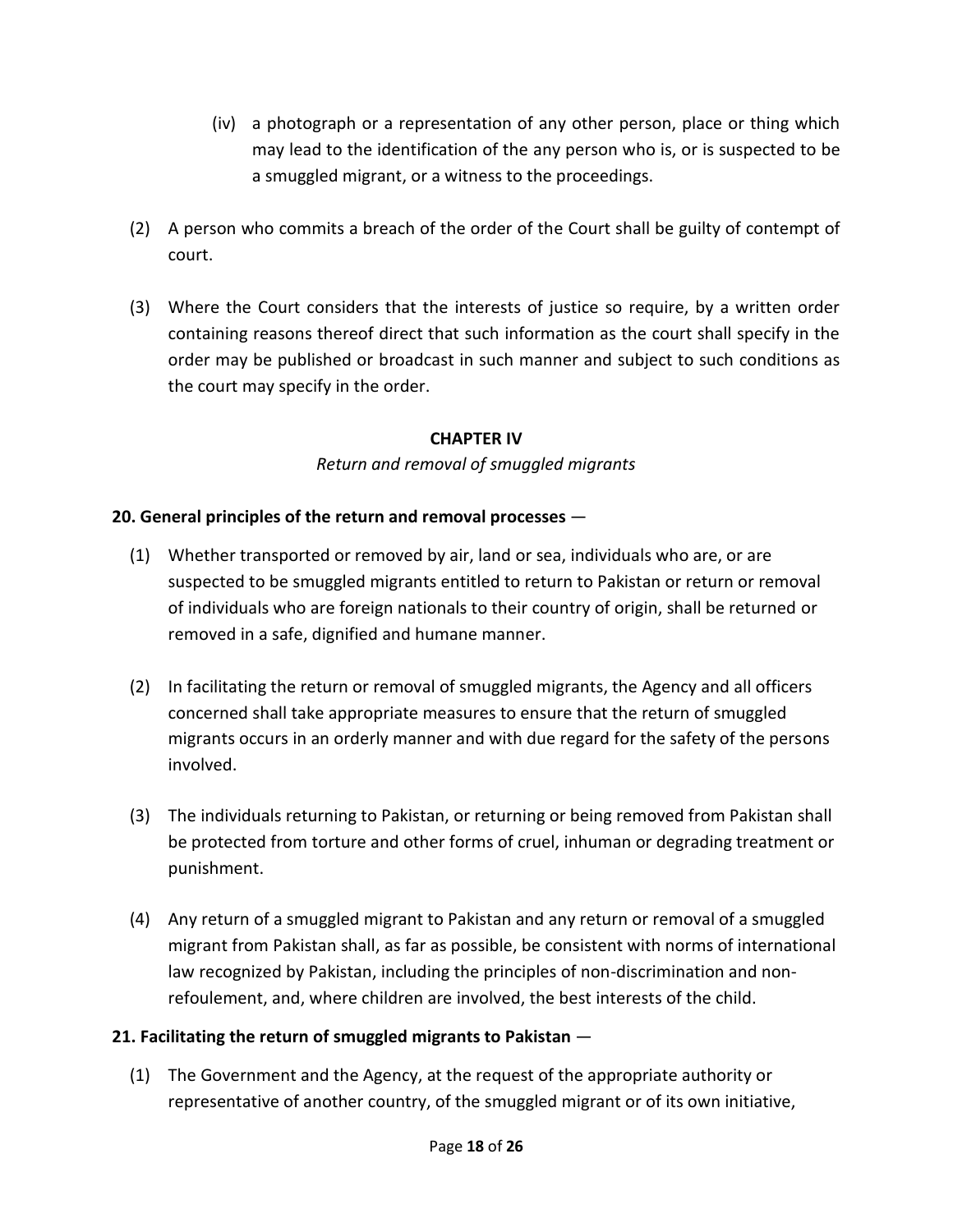facilitate without undue or unreasonable delay, the return to Pakistan of a smuggled migrant who is a citizen of Pakistan or has the right of permanent residence in Pakistan at the time of return.

- (2) The Government and the Agency, at the request of the appropriate authority or representative of another country, of the smuggled migrant or of their own initiative, facilitate the return to Pakistan of a smuggled migrant who had the right of permanent residence in Pakistan at the time of entry into the other country;
- (3) The Ministry and the Agency, at the request of the appropriate authority or representative of another country, facilitate the issue of documents or other authorization as necessary to enable a smuggled migrant who is either a citizen of Pakistan or who has a right of permanent residence in Pakistan, to travel and re-enter Pakistan.
- (4) The Agency shall respond without undue delay to a request of the appropriate authority or representative of another country, to verify whether a smuggled migrant is a citizen or has the right of permanent residence in Pakistan.
- (5) The Agency shall respond without unreasonable delay to a request of the INTERPOL or an appropriate authority or representative of another country to verify identity or travel documents of a person who is or is suspected to be a smuggled migrant or an accused under the provisions of the Act.

# **22. Voluntary departure of a smuggled migrant from Pakistan** —

- (1) Where there are no reasons to believe that it would undermine the purpose of a return procedure, voluntary return of a smuggled migrant who is a foreigner shall be preferred over deportation or coerced or forced return.
- (2) Where, as a last resort, coercive measures to carry out the removal of a foreign national who resists removal are to be resorted to, such measures shall be proportionate proportional to the actual or reasonably anticipated resistance of the particular person with a view to controlling him or her and shall not exceed reasonable force and shall be implemented as provided for in law in accordance with fundamental rights and with due respect for the dignity and physical integrity of the foreign national concerned.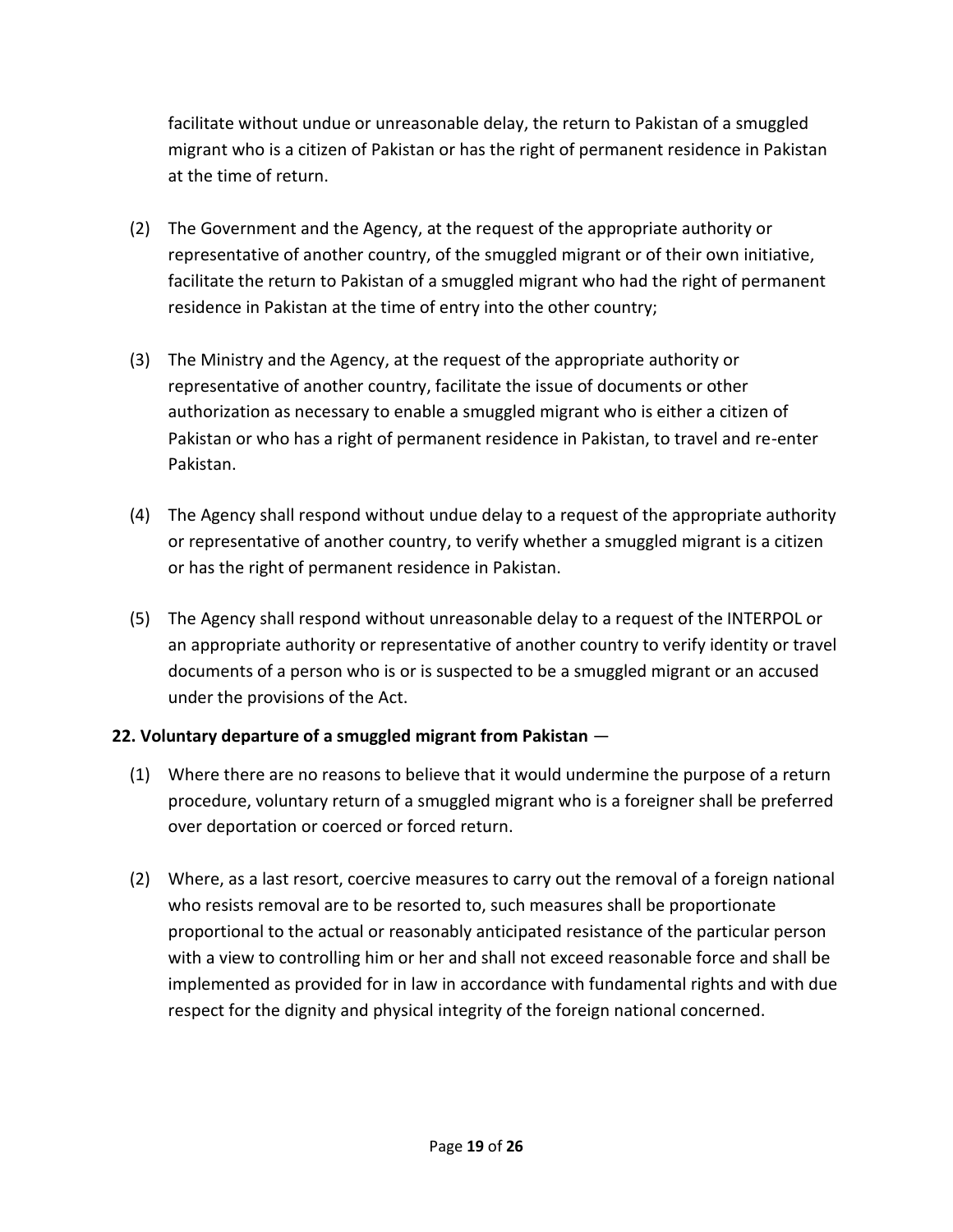- (3) A return decision by a designated officer of the Ministry may provide for an appropriate period for voluntary departure of between seven and thirty days, without prejudice to the exceptions referred to in sub-rule (8) of this Rule.
- (4) Where necessary, an extension of the period for voluntary departure may be provided for when considered necessary because of the specific circumstances of an individual case.
- (5) The following shall be taken into account as far as possible in relation to foreign nationals during the period for voluntary departure granted in accordance with sub-rule 3 and during periods for which removal has been postponed in accordance with sub-rule 4:
	- (i) medical condition, emergency health care and essential treatment of illness are provided;
	- (ii) children are granted access to the basic education system subject to the length of their stay;
	- (iii) special needs of vulnerable persons are taken into account.
- (6) The time period provided for in the rule 2 shall not exclude the possibility for a foreign national concerned to leave earlier.
- (7) The Ministry, through its designated officer, may impose obligations aimed at avoiding the risk of absconding, such as regular reporting to the Agency or police, deposit of an adequate financial guarantee, submission of documents or the obligation to stay at a certain place for the duration of the period for voluntary departure.
- (8) If there is a reasonable risk of absconding, grant of a period for voluntary departure may be denied. In addition, the Ministry may deny grant of or extension in the period of voluntary departure, if
	- (a) the person who is or has been a member of or adherent to an organization or association utilizing crime or terrorism to pursue its ends notified by the Government or proscribed by the Government; or
	- (b) the person believes in, advises, advocates or teaches the overthrow by force and violence of the Government of Pakistan, or advises, advocates, or teaches the assault or assassination of public officials of Pakistan because of their office, or who advises, advocates, or teaches the unlawful destruction of property, or who is a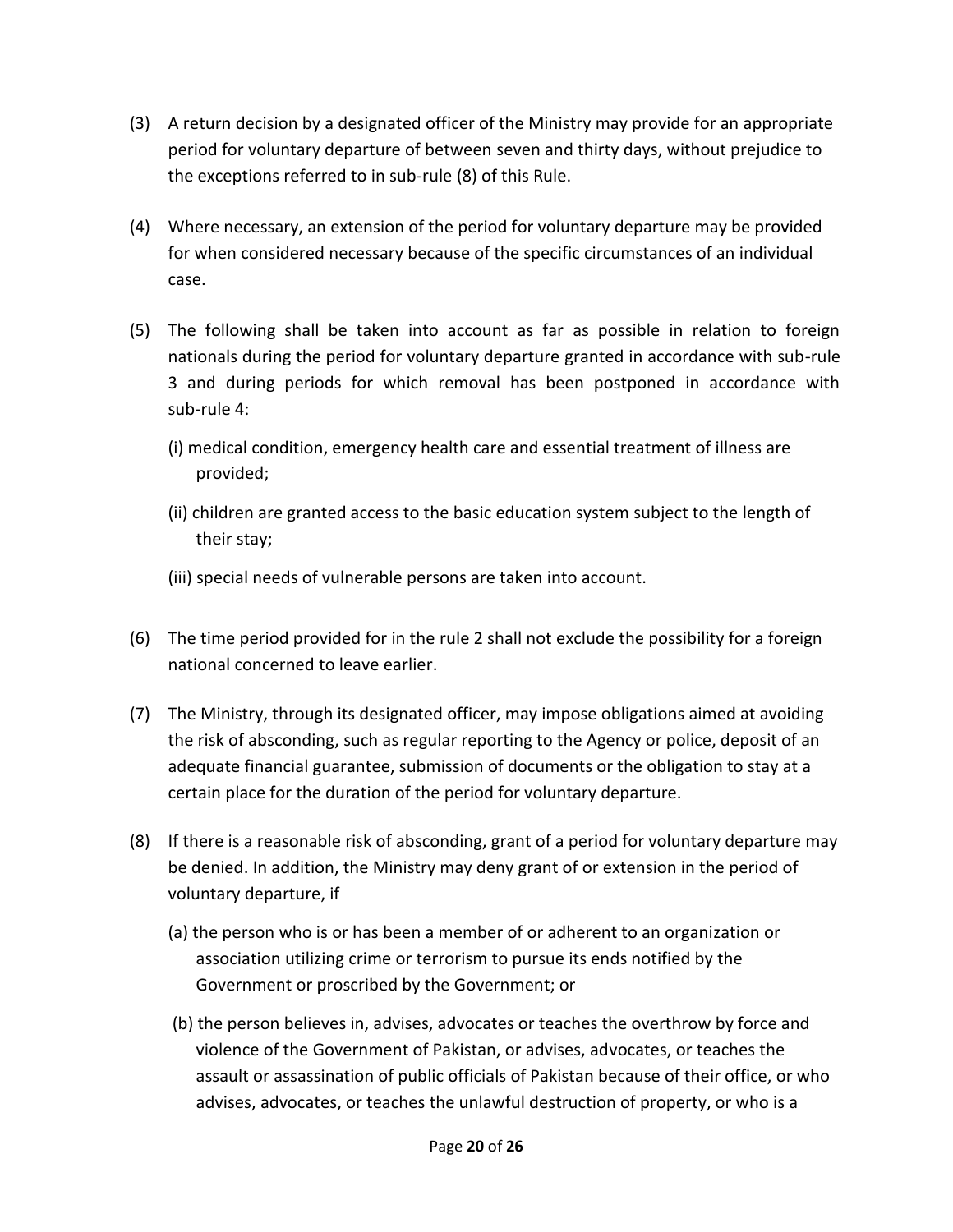member of or affiliated with any organization entertaining, advocating or teaching such doctrines, or who in any manner whatsoever lends assistance, financial or otherwise, to the dissemination of such doctrines; or

(c) there are reasonable grounds for regarding the smuggled migrant exist that he or she poses a danger to the security of the Pakistan or, having been convicted by a final judgment of an offence, poses a danger to the citizens of Pakistan.

# **23. Return and removal of unaccompanied and separated children** —

- (1) A decision on the future of an unaccompanied smuggled child migrant shall be taken within the shortest possible period of time with a view to finding durable solutions based on an individual assessment of the best interests of the child as a primary consideration.
- (2) Before deciding to issue a return decision in respect of an unaccompanied child, assistance by appropriate Governmental and/or Non-Governmental Organizations or bodies may be facilitated with due consideration being given to the best interests of the child.
- (3) Before removing an unaccompanied child from the territory of Pakistan, the Agency and other authorities concerned should be satisfied that he or she will be returned to a member of his or her family, a nominated guardian or adequate reception facilities in the state of return.

### **CHAPTER V**

### *Deportation of smuggled migrants from Pakistan*

### **24. Decision to deport smuggled migrants**

- (1) The Ministry, through its designated officer, or an Additional Director General may take a decision to deport a smuggled migrant in accordance with these rules, either in his own discretion or on direction from a Court.
- (2) When a decision for deportation has been taken otherwise than on the directions of a court, a notice will be given to the person concerned informing him of the decision.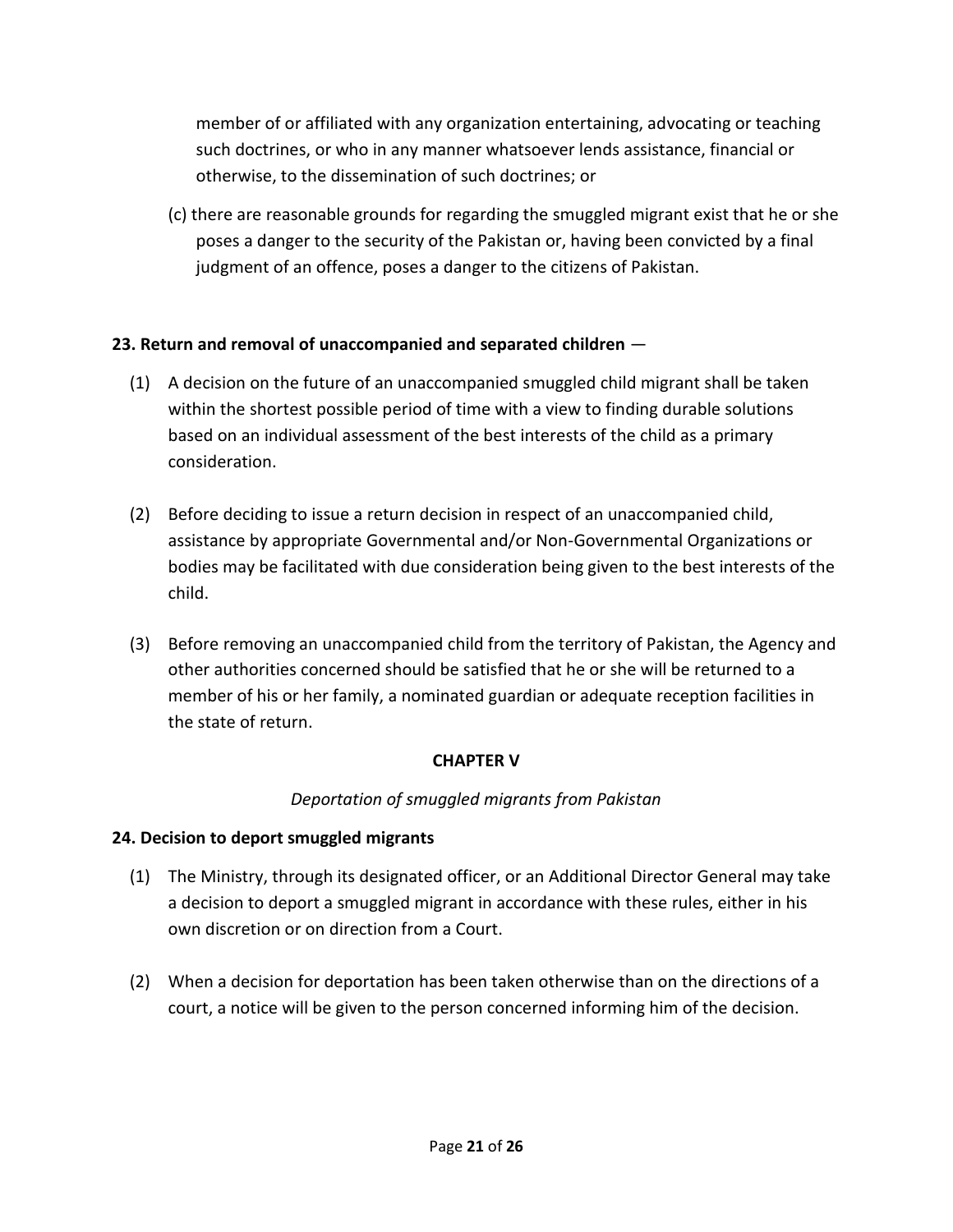- (3) A person against whom a decision for deportation has been taken shall normally be removed from Pakistan so as to secure the person's return to the country of which he is a national, or which has most recently provided him with a travel document.
- (4) The person against whom a decision for deportation has been taken may file an application for review of the decision before the Ministry within seven days of the communication of such decision.
- (5) In the case of a person who has been deported following conviction for an offence, the continuation of a deportation decision against that person will be the proper course:
	- (a) in the case of a conviction for an offence for which the person was sentenced to a period of imprisonment of less than five years, consideration may be given on a case by case basis to whether the deportation order should be maintained, or
	- (b) in the case of a conviction for an offence for which the person was sentenced to a period of imprisonment of at least five years, at any time.

# **25. Detention or arrest of a foreigner after a decision to deport** —

- (1) An immigration officer or any officer of the Agency concerned, following the communication of a decision to deport, may arrest a foreign national or cause him or her to be arrested, without need for a warrant and shall. irrespective of whether such foreign national is arrested, deport him or her or cause him or her to be deported.
- (2) The immigration officer or any officer of the Agency concerned referred in sub-rule may, pending deportation of the foreign national*,* detain him or her or cause him or her to be detained in a manner and at the place under the control or administration of the Agency as determined by the Director General*,* provided that the foreign national concerned
	- (a) shall be notified in writing of the decision to deport him or her and of his or her right to appeal or review such decision in terms of the relevant provisions of law and these rules;
	- (b) may at any time request any officer attending to him or her that his or her detention for the purpose of deportation be confirmed by directions of a Court, which, if not issued within twenty-four hours of such request, shall cause the immediate release of such foreign national;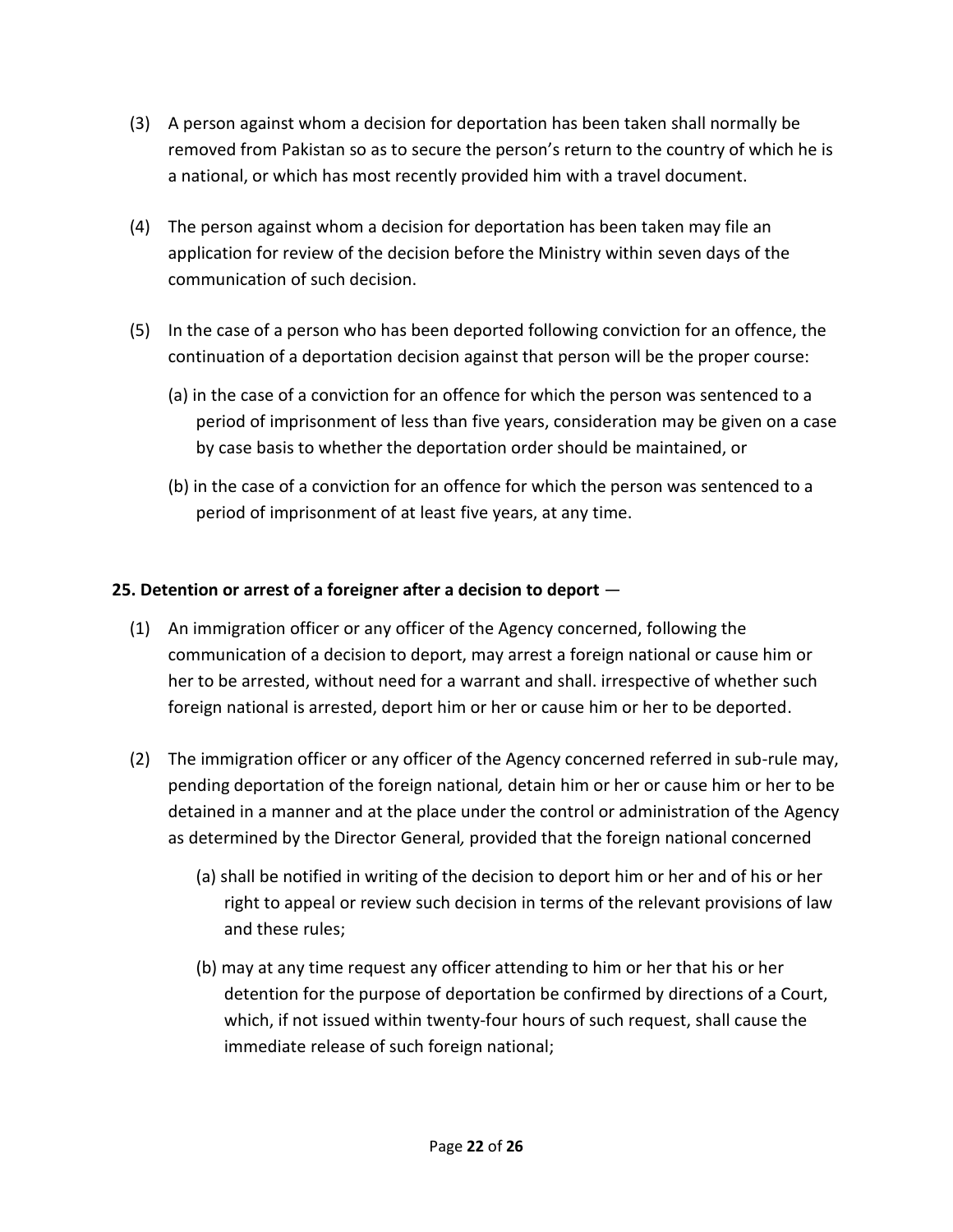- (c) shall be informed upon arrest or immediately thereafter of the rights set out in the preceding paragraphs a and b, when possible, practicable and available in a language that he or she understands; and
- (e) shall be held in detention in compliance with minimum prescribed standards protecting his or her dignity and relevant human rights
- (3) A person who is arrested and detained under sub-rule (1) may be detained—
	- (a) in a prescribed place, or
	- (b) for the purpose of his or her being placed in accordance with this rule and for a period or periods each not exceeding twenty-four hours—
		- (i) in a vehicle, for the purposes of bringing the person to the port from which the ship, railway train, road vehicle or aircraft concerned is due to depart, or
		- (ii) within the port referred above.
- (4) A person arrested and detained under this Rule may be placed on a ship, railway train, road vehicle or aircraft, or other conveyance about to leave Pakistan by an immigration officer or any other officer of the Agency, and shall be deemed to be in custody whilst so detained and until the ship, railway train, road vehicle or aircraft leaves Pakistan.
- (5) Sub-rules 1, 2 and 3 shall not apply to a person who is under the age of eighteen years. Where a child under the age of eighteen years is in the custody of any person, whether a parent or a person acting *in loco parentis* or any other person. and such person is detained pursuant to the provisions of this rule, the immigration officer or the officer of the Agency concerned shall, without delay, notify the department or agency of the Government or a Provincial Government mandated for protection of children of the detention and of the circumstances thereof.

### **CHAPTER VI**

*International Cooperation*

### **26. International Cooperation**

(1) The Agency shall be the designated agency for extending or requesting international cooperation under the Act.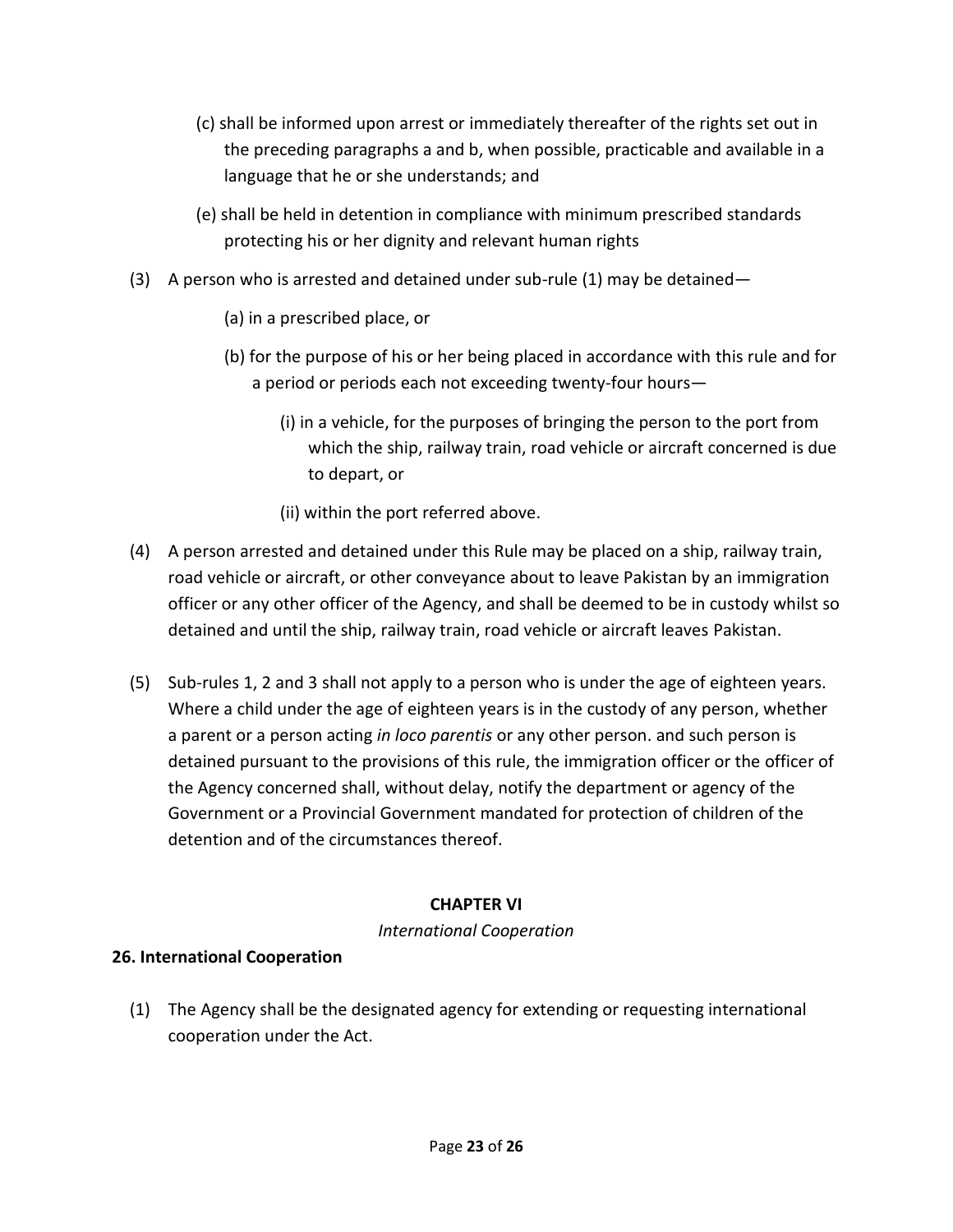- (2) The Agency may, subject to the approval of the Additional Director General concerned, request for information, assistance or evidence to, or entertain and respond to a request for information, assistance or evidence by
	- (a) the International Criminal Police Organization (INTERPOL); or
	- (b) anybody or person competent to receive it under any provisions adopted under a treaty or bilateral or multilateral agreement or a mutual legal assistance agreement.
- (3) The Agency, in addition to the information mentioned in sub-rule (2), may periodically exchange information with the International Criminal Police Organization or another foreign authority under the terms of a bilateral or multilateral agreement or a mutual legal assistance agreement in respect of –
	- (i) the identity, whereabouts and activities of persons suspected of involvement in offences under sections 5, 6, 7 or 8 of the Act or the location of other persons concerned;
	- (ii) the movement of proceeds of crime or property derived from the commission of offences under the Act;
	- (iii) the movement of property, equipment or other instrumentalities used or intended for use in the commission of offences under the Act;
	- (iv) specific means and methods used by organized criminal groups, including, where applicable, routes and conveyances and the use of false or forged identities, altered or false documents or other means of concealing their activities; and
	- (v) information deemed necessary to coordinate administrative and other measures taken as appropriate for the purpose of early identification of the offences under the Act.
- (4) All requests or recommendation of extradition of an accused shall be made by the Director General through the Ministry.

### **CHAPTER VII**

### *Prevention and capacity enhancement*

# **27. Awareness Raising and Prevention** —

The Agency, on its own initiative or in collaboration with any department, agency or body of the Government, an international organization or a Non-Governmental Organization, shall –

(a) develop and disseminate information programmes to increase public awareness of the fact that the smuggling of migrants is a criminal activity and that it involves serious dangers to smuggled migrants.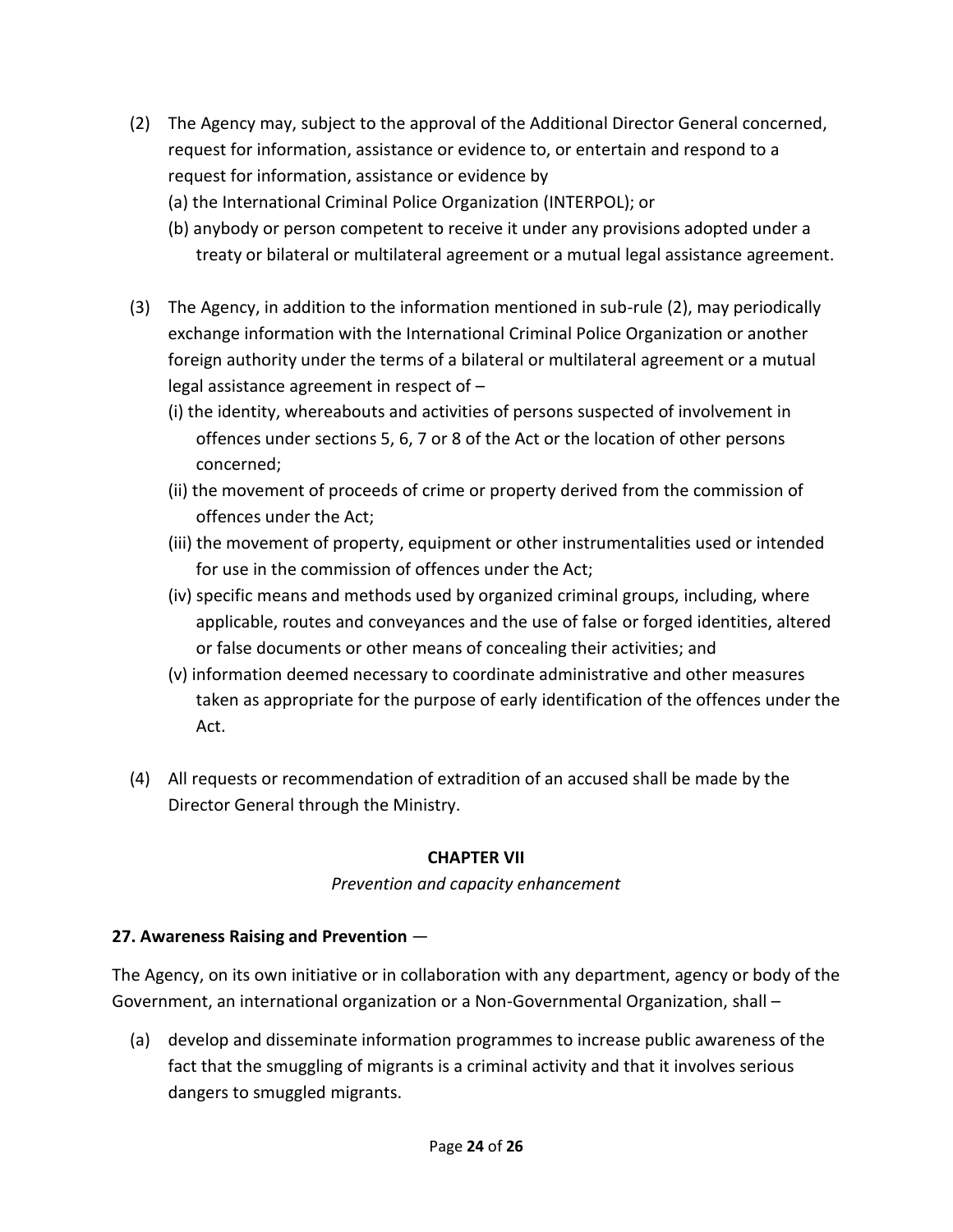- (b) promote and strengthen development programmes and national and international cooperation in order to address the root-causes of smuggling of migrants, such as poverty and underdevelopment, paying special attention to economically and socially depressed areas.
- (c) establish procedures to collect data and to promote research on the levels and characteristics of smuggling of migrants in Pakistan, the factors that cause the smuggling of migrants, and on the best practices to prevent the smuggling of migrants, prosecute offenders, and protect smuggled migrants in Pakistan.

### **28. Training and capacity enhancement** —

- (1) The Agency shall, to the extent necessary, initiate, develop or improve specific training programmes for its law enforcement personnel, including prosecutors, and other staff members charged with the prevention, detection and control of the offences covered by the Act and in the humane treatment of migrants who have been the object of such offences while respecting their rights as set forth in the law and these rules, on its own or in collaboration with competent international organizations, Non-Governmental Organizations, other relevant organizations and other elements of civil society.
- (2) Such specialized training shall deal, in particular and to the extent permitted bylaw, rules and policies applicable to the Agency, with the following:
	- (a) methods used in the prevention, detection and control of the offences covered by the Act;
	- (b) routes and techniques used by persons suspected of involvement in offences covered by the Act and appropriate countermeasures;
	- (c) means and methods of concealment and transportation of migrants;
	- (d) monitoring of the movement of smuggled migrants;
	- (e) improving the security and quality of travel documents;
	- (f) recognition, identification and detection of fraudulent, altered or substituted travel or identity documents used in commission of offences under sections 5, 6, 7 or 8 of the Act;
	- (g) the humane treatment of migrants and the protection of their rights;
	- (h) detection and monitoring of the movements of proceeds of crime, property, equipment or other instrumentalities and methods used for the transfer, concealment or disguise of such proceeds, property, equipment or other instrumentalities, as well as methods used in
		- a. combating money-laundering and other financial crimes;
	- (i) collection of evidence in cases involving smuggling of migrants;